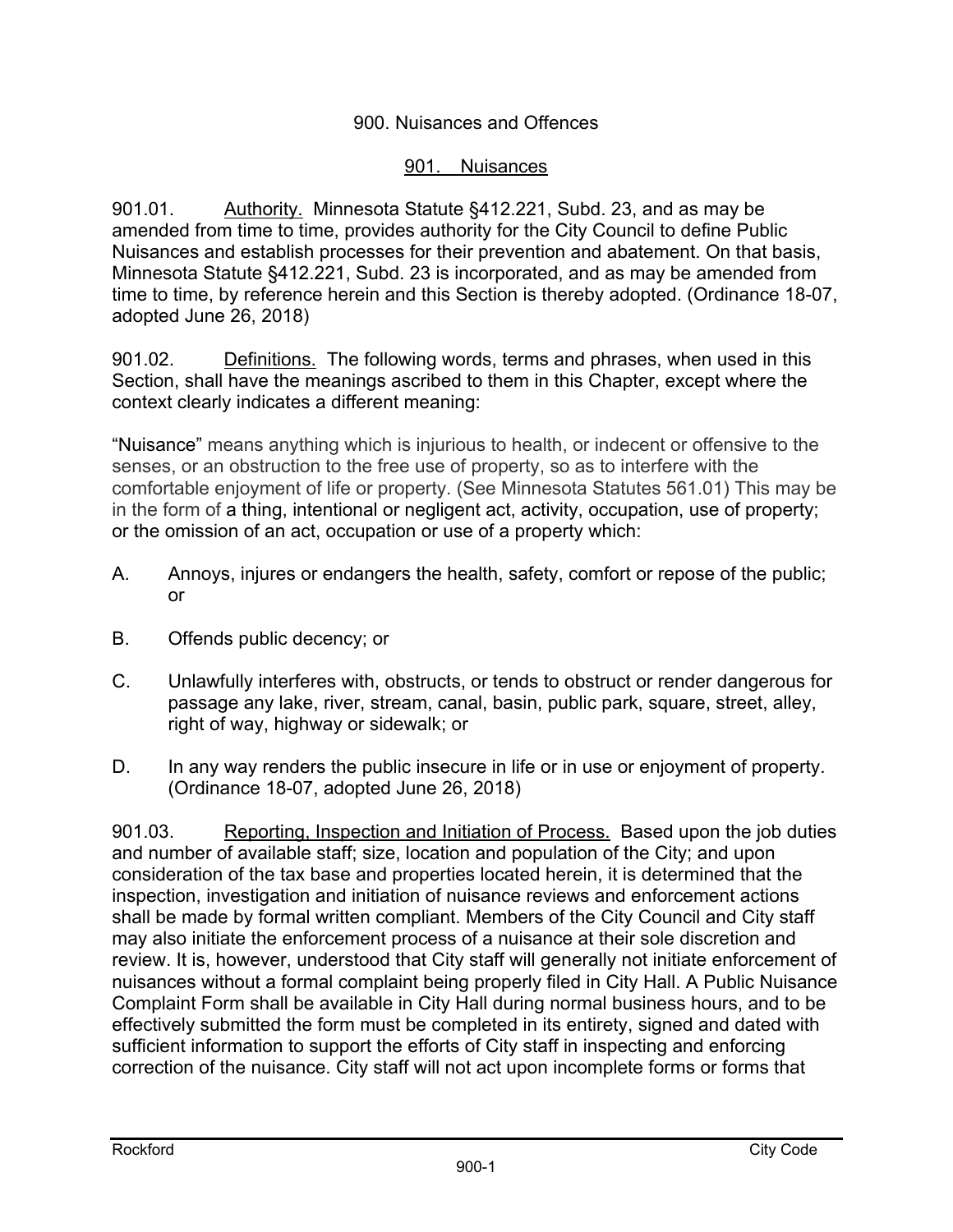lack sufficient detail and information to support a timely and proper investigation and review. (Ordinance 18-07, adopted June 26, 2018)

# 901.04. Nuisances Declared.

Subd. 1. Public Health. The following are declared to be nuisances affecting health:

- A. A pond, pool or pooling of water that has become stagnant;
- B. Harboring or retaining diseased or deceased animals;
- C. Rotting, decayed or unwholesome food or vegetable matter;
- D. Discharge, disposal, accumulation, or collection of sewage or industrial waste in violation of Section 401 of the City Code;
- E. A privy vault or garbage can with a loose lid allowing insects or animals entry and egress;
- F. The dumping, littering or pollution of any public well or cistern, stream or lake, canal or body of water by sewage, industrial waste, garbage or other substances;
- G. The accumulation of manure, rubbish, garbage, cans, bottles or other debris;
- H. Noxious weeds and other rank growth of vegetation;
- I. Dense smoke, noxious fumes, gas and soot, or cinders in quantities sufficient to hinder, detract or obstruct the use of property;
- J. Breeding sites or conditions supporting mosquito infestations including unused tires, pots, pans, cans, pails, bottles and other containers left outdoors in which water or debris may accumulate;
- K. Any grass that exceeds twelve (12) inches in height;
- L. Burning in violation of Chapter 505 of the City Code, or otherwise without proper timely permitting and approval of the Fire Chief;
- M. Any trade, business or operation as defined by Statute not properly licensed by the Board of Health if thereby required.

Subd. 2. Peace and Safety. The following are declared to be nuisances affecting peace and safety: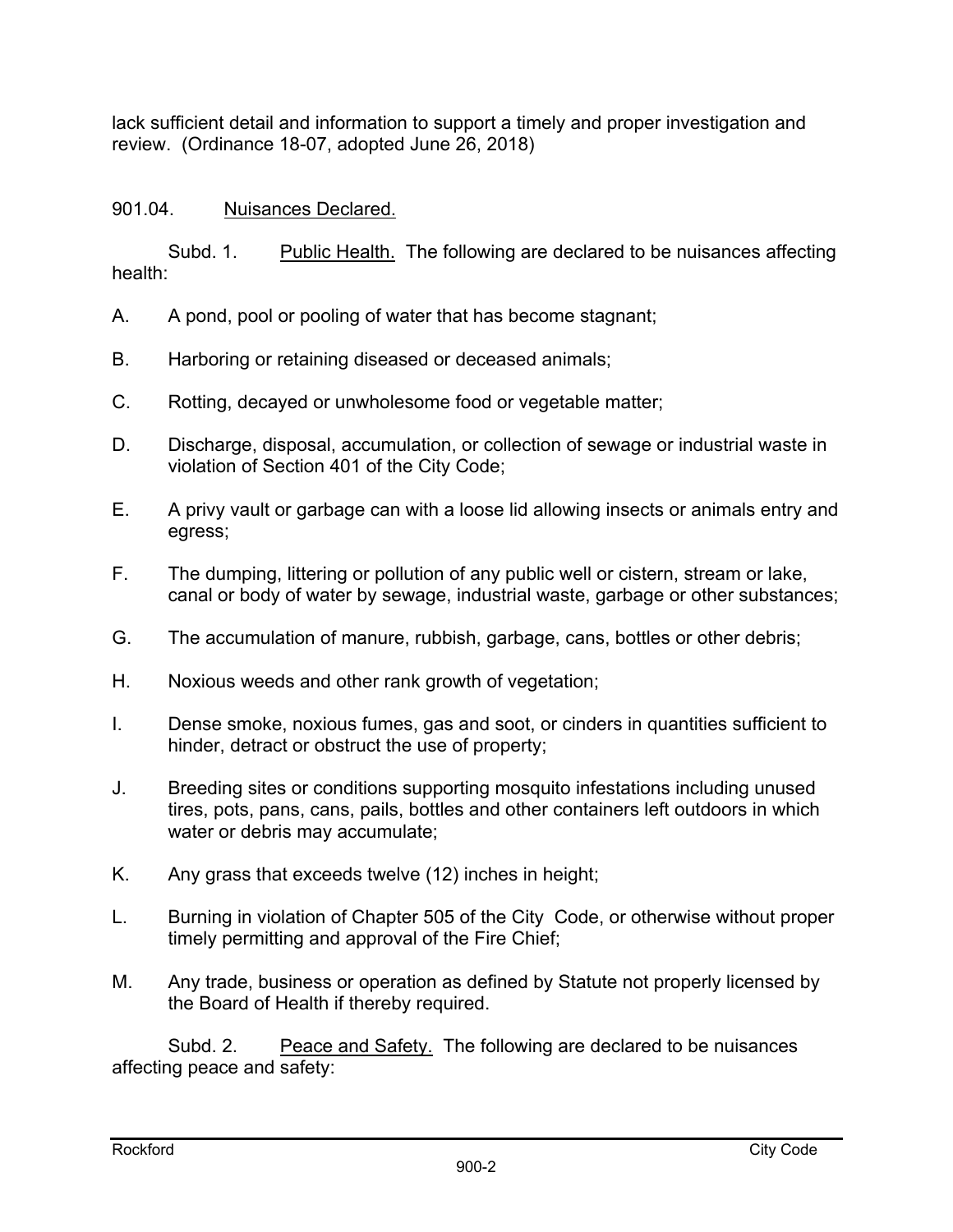- A. All snow and ice not removed from public sidewalks twenty 24 hours after the snow or other precipitation causing the condition has ceased to fall;
- B. All trees, hedges, billboards, or other obstructions which prevent persons from having a clear view of all traffic approaching an intersection;
- C. All wires and limbs of trees which are so close to the surface of a sidewalk or street as to constitute a danger to pedestrians or vehicles;
- D. All unnecessary noises and annoying vibrations;
- E. Obstructions and excavations affecting the ordinary use by the public of streets, alleys, sidewalks, or public grounds except under such conditions as are permitted by this code or other applicable law;
- F. Placing or storing on any street, sidewalk, alley, or public right-of-way any boxes, goods, wares, merchandise, building materials, machinery, business or trade article, except for the purpose of immediately transferring the same to some other proper place;
- G: Any tree, shrub, bush, or other vegetation located on private property which obstructs routine use or travel on any public right-of-way;
- H. Radio aerials or television antennae erected or maintained in a dangerous manner;
- I. Any use of property abutting on a public street or sidewalk or any use of a public street or sidewalk which causes large crowds of people to gather, obstructing traffic and the free use of the street or sidewalk;
- J. All hanging signs, awnings, and other similar structures over streets and sidewalks, or so situated so as to endanger public safety, or not constructed and maintained as provided by ordinance;
- K. The allowing of rain water, ice, or snow to fall from any building or structure upon any street or sidewalk or to flow across any sidewalk;
- L. Any barbed wire fence less than 6 feet above the ground and within 3 feet of a public sidewalk or way;
- M. All dangerous, unguarded machinery in any public place, or so situated or operated on private property as to attract the public;
- N. Wastewater (sump pump, swimming pool water, or water which has been used in the manufacturing process or mechanical process) allowed to flow upon, across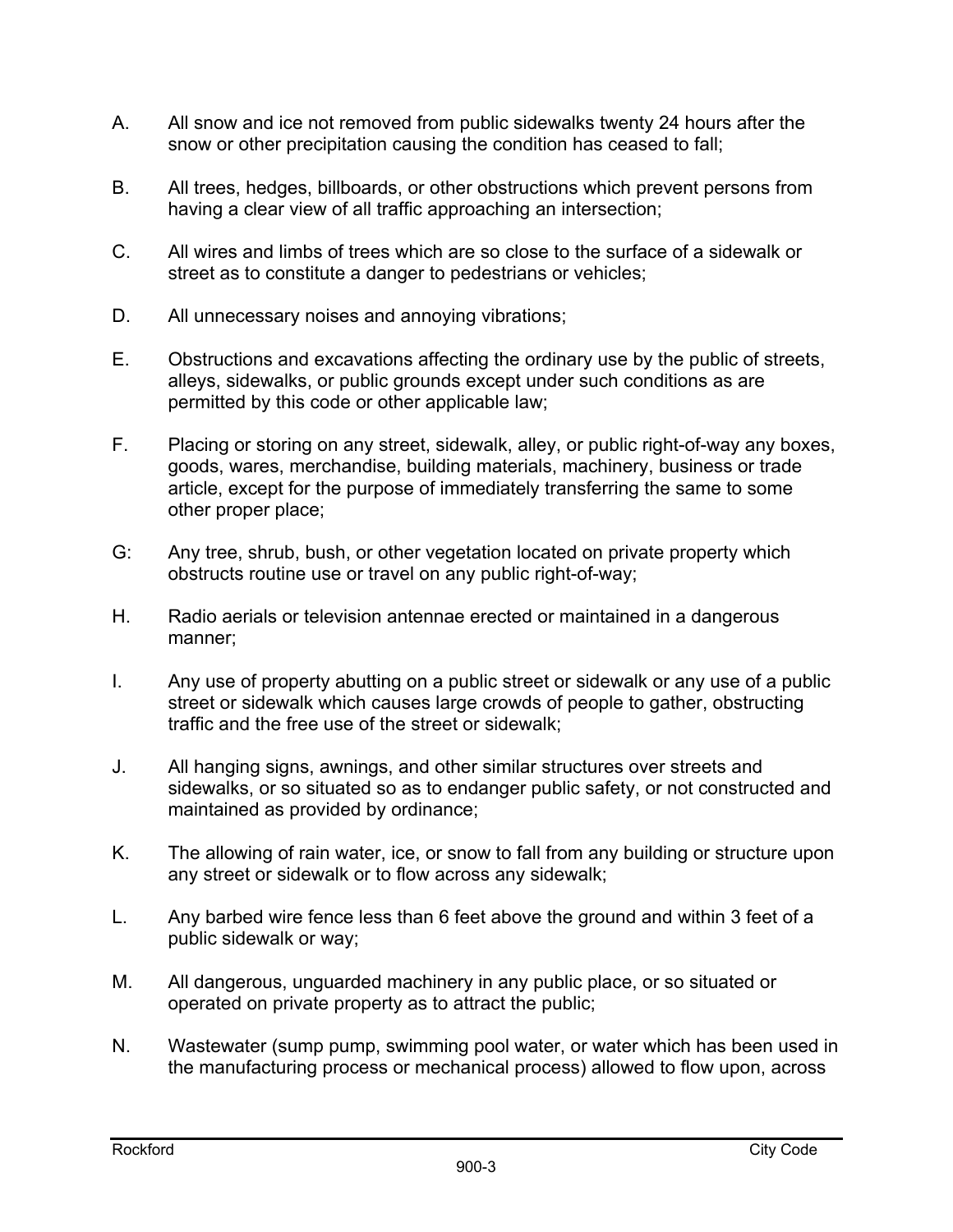or over streets, sidewalks, or other public property or private property except that owned by the person discharging the water;

- O. Accumulations in the open of discarded or disused machinery, household appliances, automobile bodies, or other material, in a manner conducive to the harboring of rats, mice, snakes, or vermin, or the rank growth of vegetation among the items so accumulated, or in a manner creating fire, health, or safety hazards from such accumulation;
- P. Accumulation in the open of broken or unused metal, wood, lumber, cement, electrical fixtures, plumbing fixtures, building materials (but excluding building materials awaiting use in construction or improvement presently in progress on the same premises), trash, debris, rubbish, in a manner conducive to the harboring of rats, mice, snakes, or vermin, or the rank growth of vegetation among the items so accumulated, or in a manner creating fire, health, or safety hazards from such accumulation;
- Q. Any well, hole, or similar excavation which is left uncovered or in such other condition as to constitute a hazard to any child or other person coming on the premises where it is located;
- R. Obstruction to the free flow of water in a natural waterway or a public street drain, storm sewer, gutter, or ditch with trash or other materials;
- S. Digging excavations, placing culverts, placing dams, or doing any act which may alter or affect the drainage of public property, streets, alleys or sidewalks; or alter or affect flows of the public storm sewer and drainage ditch system, without authorization by the city;
- T. The placing or throwing on any street, sidewalk, or other public property of any glass, tacks, nails, bottles, or other substance which may injure any person or animal or damage any pneumatic tire when passing over such substance;
- U. The depositing of garbage or refuse on a public property outside of a designated receptacle, public right-of-way or on adjacent private property;
- V. Throwing, placing, or depositing dirt, sand, leaves, trash, lawn clippings, weeds, grass, snow, or other materials in the streets, sidewalks, other public ways and the gutters thereof;
- W. Permitting dirt or mud from construction or landscaping activities to be carried or deposited unto nearby streets, sidewalks, other public ways and the gutters thereof;
- X. All other conditions or things which are likely to cause injury to the person or property of anyone;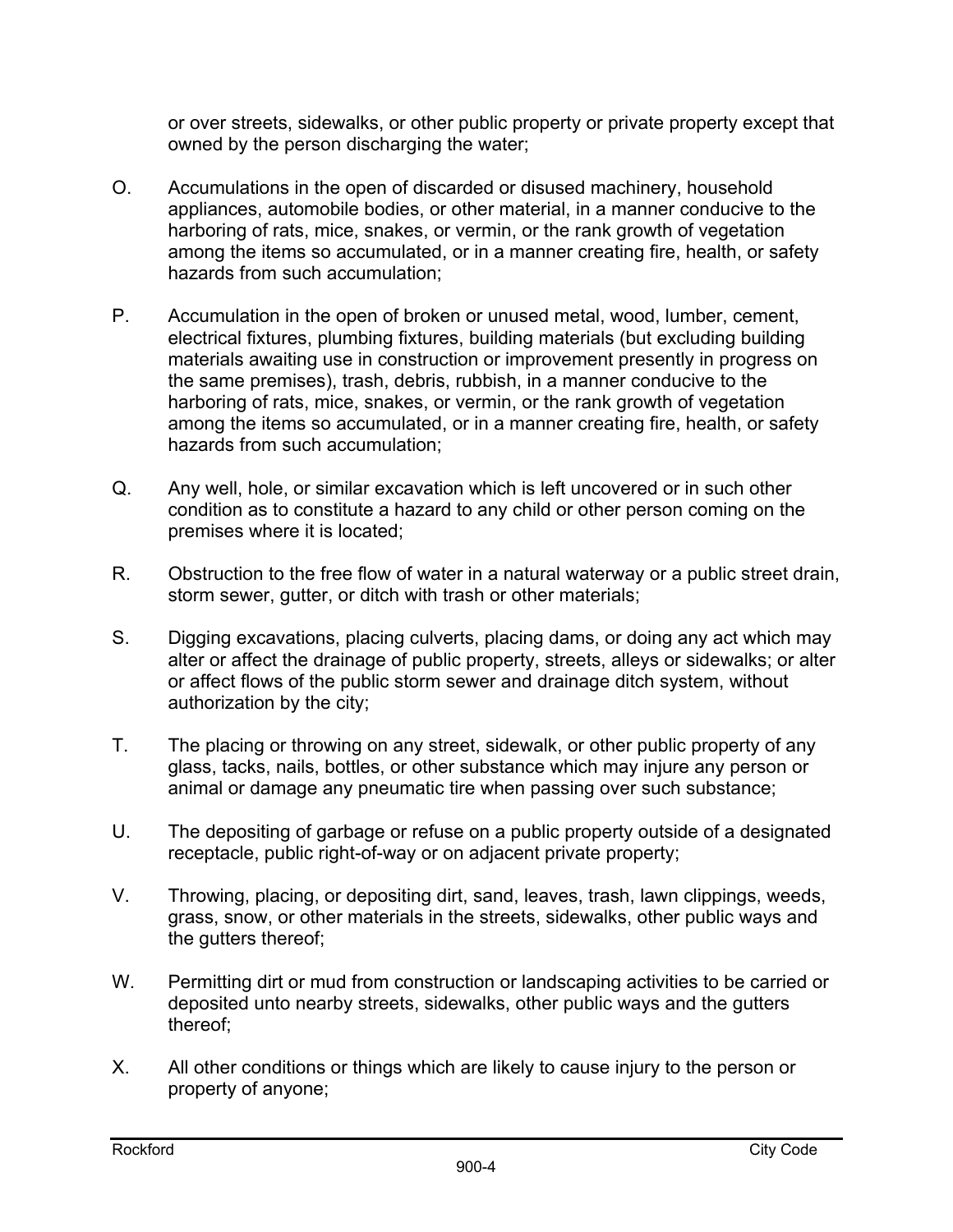- Y. Operate any artificial lighting facilities upon any private property without an effective shade or equivalent device to protect nearby residential premises from being adversely affected thereby;
- Z. Any used refrigerator, ice box, or freezer with door latch intact which is accessible to children.
- AA. Dead trees on public or private property, found to be a safety hazard by the Forester.
- BB. Property that is not in compliance with the guidelines of the City's storm water management and erosion control guidelines.
- CC. Leaving or displaying anything for sale on public property; or leaving, displaying, erecting or posting any signage (political, directional, sale or otherwise) on public or private property without formal consent of the property owner. All sales and signage must be consistent and in conformity with all other provisions and regulations as set forth in the City Code.
- DD. Property that has been disturbed by construction, grading, or other activity and is not seeded, sodded, or otherwise planted with a ground cover within 240 days, unless the 240 days expires between November 1 and May 15, in which case the ground cover must be established by the following July 15, unless an extension is granted by the City.
- EE. A structure, or a portion thereof, located in or abutting a Residential Zoning District, if the exterior is not completed in accordance with City-approved construction plans within 180 days after the date that the city building permit was issued;
- FF. The placement of mail boxes or other delivery receptacles in the public right of way, except those that are in compliance with the United States Postal Service for requirements for location and type; which are installed as far back from the street pavement as reasonably practical and installed at an appropriate height to avoid snow plowing damage.
- GG. Intentional discharge of items or materials including, but not limited to grass clippings, leaves, pet feces, solvents, antifreeze, oil, fireplace ash, or paint onto a street, storm sewer system or water resource such as a wetland, pond, creek or river.
- HH. Depositing, or permitting the deposit of, pet feces upon or in ponds, wetlands, creeks, rivers or upon any public right of way, public trail or publicly owned or controlled property, or on private property not owned by the pet owner and without consent or approval of the owner of the property;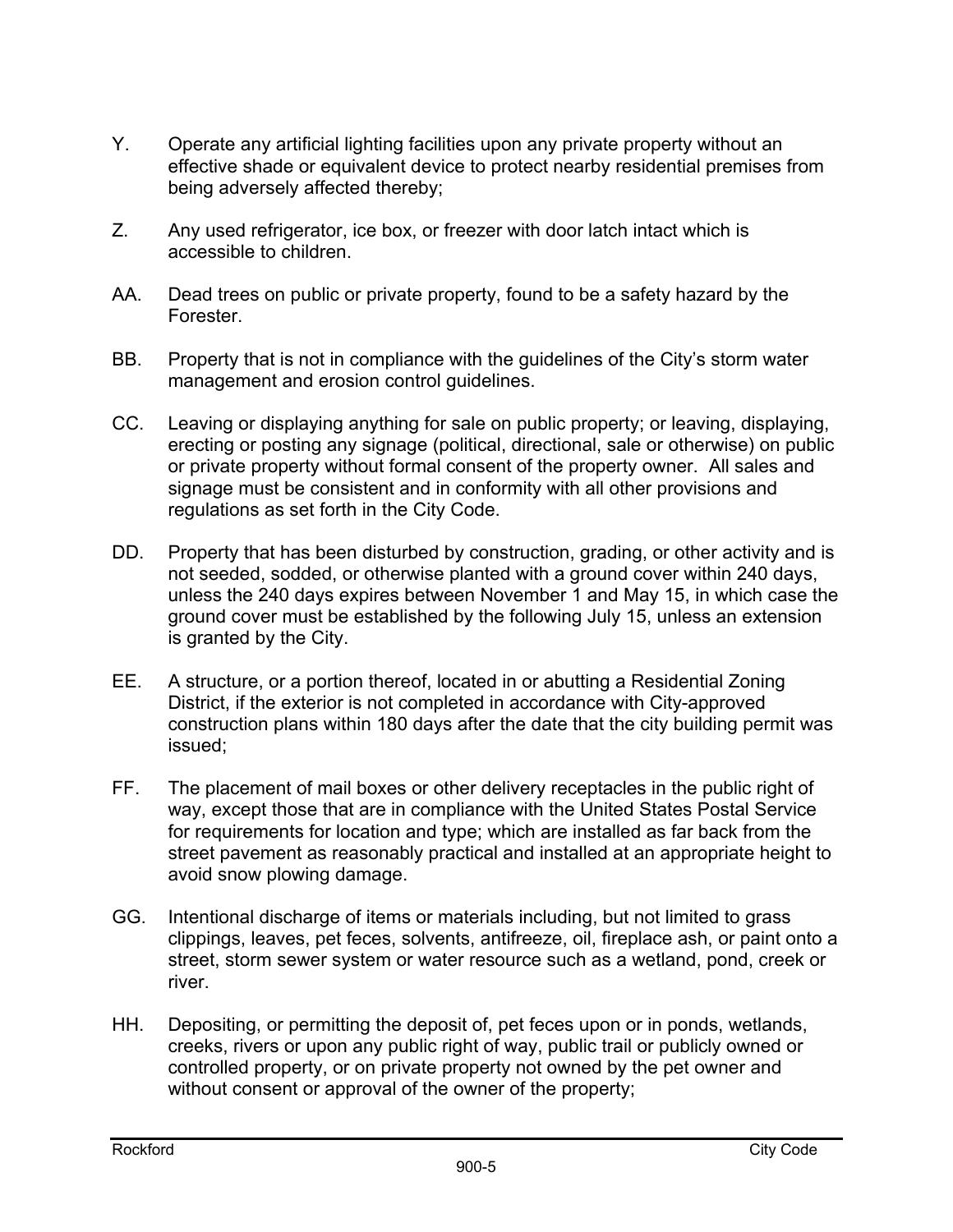II. Diving or jumping from public bridges or piers into unknown water depths and debris may result in injury or death. It is a petty misdemeanor for any person to dive or jump from any public bridge or pier in the City where such prohibited activity is properly posted and signed.

Subd. 3. Buildings. The following are declared to be nuisances affecting building maintenance and appearance; blighted and dilapidated buildings:

- A. Buildings and other structures that have been so poorly maintained that their physical condition and appearance has become blighted and / or dilapidated and detract from the surrounding neighboring or area are declared to be a nuisances because they are unsightly, decrease abutting and adjoining landowner's and occupants' enjoyment of their property and neighborhood, adversely affect property values and neighborhood or area patterns.
- B. Standards. A building or other structure is a nuisance if it does not comply with the following requirements:
	- 1. No part of any exterior surface may have deterioration, rotting, holes, breaks, gaps or loose boards, blocks or timbers that would allow access and egress to rodents, insects or vermin.
	- 2. Every exterior surface that has had a surface finish such as paint applied must be maintained to avoid noticeable deterioration of the finish. No wall or exterior surface may have peeling, cracked, chipped or otherwise deteriorated surface finish on more than 20 percent of that wall or exterior surface.
	- 3. No glass, including windows and exterior light fixtures, may be broken or cracked, and no screens may be torn or separated from moldings.
	- 4. Exterior doors and shutters must close to create an appropriate seal, be hung properly and have an operable mechanism to keep them securely shut in place.
	- 5. Cornices, moldings, lintels, sills, bay or dormer windows, and silmilar projections must be kept in good repair and free from cracks and defects that make them hazardous or unsightly.
	- 6. Roof surfaces must be tight and have no defects that admit water. All roof drainage systems must be secured and hung properly.
	- 7. Chimneys, antennae and similar projections must be structurally sound and in good repair. These projects must be secured properly, where applicable, and securely attached to an exterior wall or exterior roof.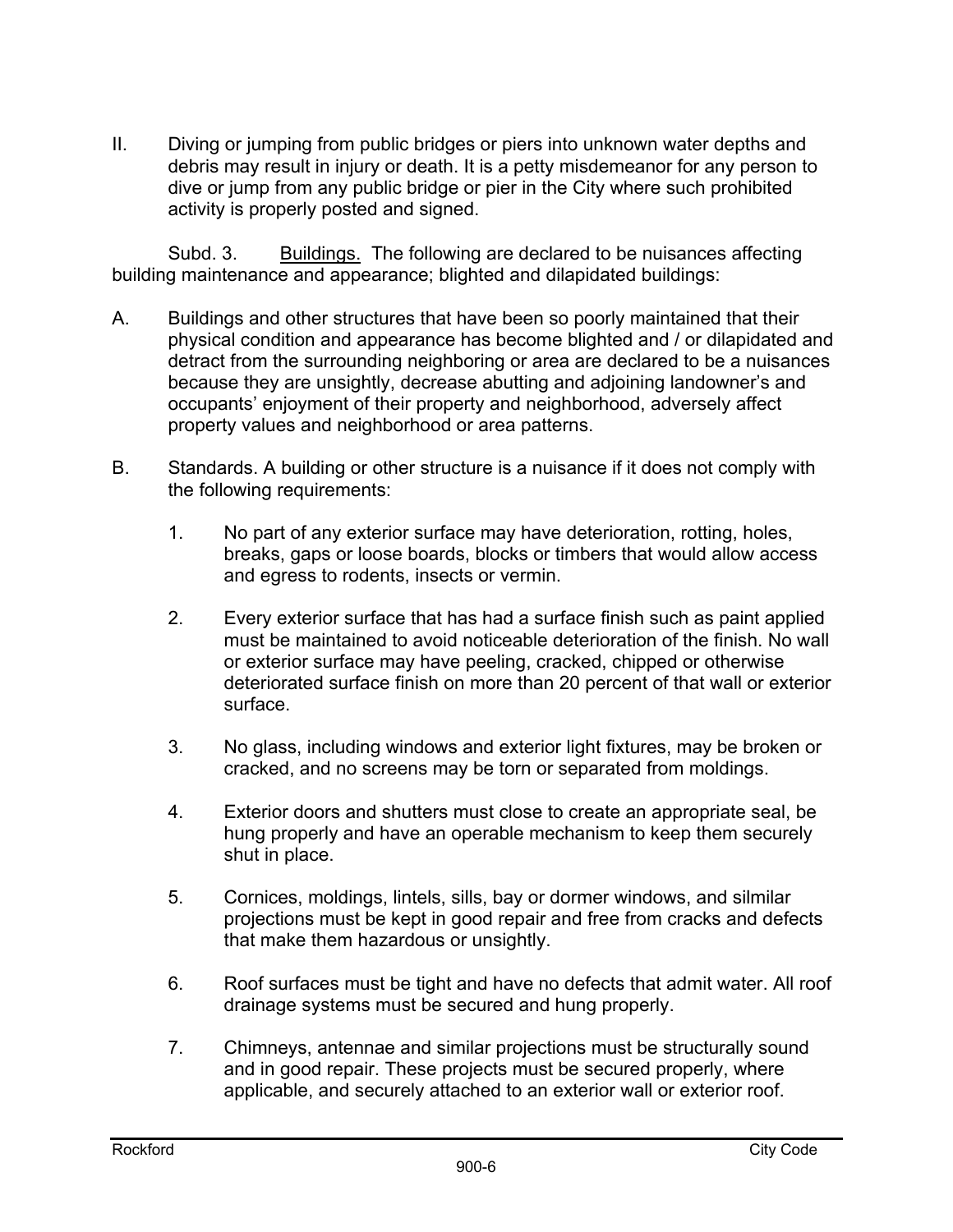8. Foundations of buildings must be structurally sound and in good repair. (Ordinance 18-07, adopted June 26, 2018)

# 901.05. Enforcement.

Subd. 1. Procedure. Upon the filing of a complaint, or upon City staff or City Council initiation, the City Clerk shall inspect the reported nuisance and determine if, in fact, a nuisance exists. Upon determination that a nuisance exists, the following procedures shall be followed, with the primary goal being compliance with the City Code and removal or abatement of the nuisance:

- A. City staff shall attempt personal contact with the property owner, either in person or by phone, to explain the nuisance, discuss what actions need to be taken to correct or remove the nuisance, and answer any questions the property owner may have.
- B. If the nuisance remains after attempted or actual personal contact, a Public Nuisance Notice shall be sent to the property owner. This notice shall state the following:
	- 1. The property upon which the nuisance is located;
	- 2. The nature of the nuisance or nuisances, with reference to which provision or provisions of the City Code that the nuisance violates;
	- 3. The steps that must be taken to abate the nuisance, along with a stated reasonable amount of time within which the nuisance is to be corrected or removed;
	- 4. A statement that the property owner can contact the City Clerk with any questions they may have;
	- 5. A statement that the city may abate the nuisance or take further action if the nuisance is not timely corrected;
	- 6. A statement that the property owner can appeal the determination of the nuisance or nuisances to the City Administrator; and if unsatisfied with that determination, may appeal to the City Council; and
	- 7. A statement that they city may assess the costs of abatement and other applicable expenses against the property in accordance with this section and Minnesota Statute.
- C. If no timely appeal is submitted and the nuisance is not abated within the deadline given, the City Clerk shall send a second letter constituting a Second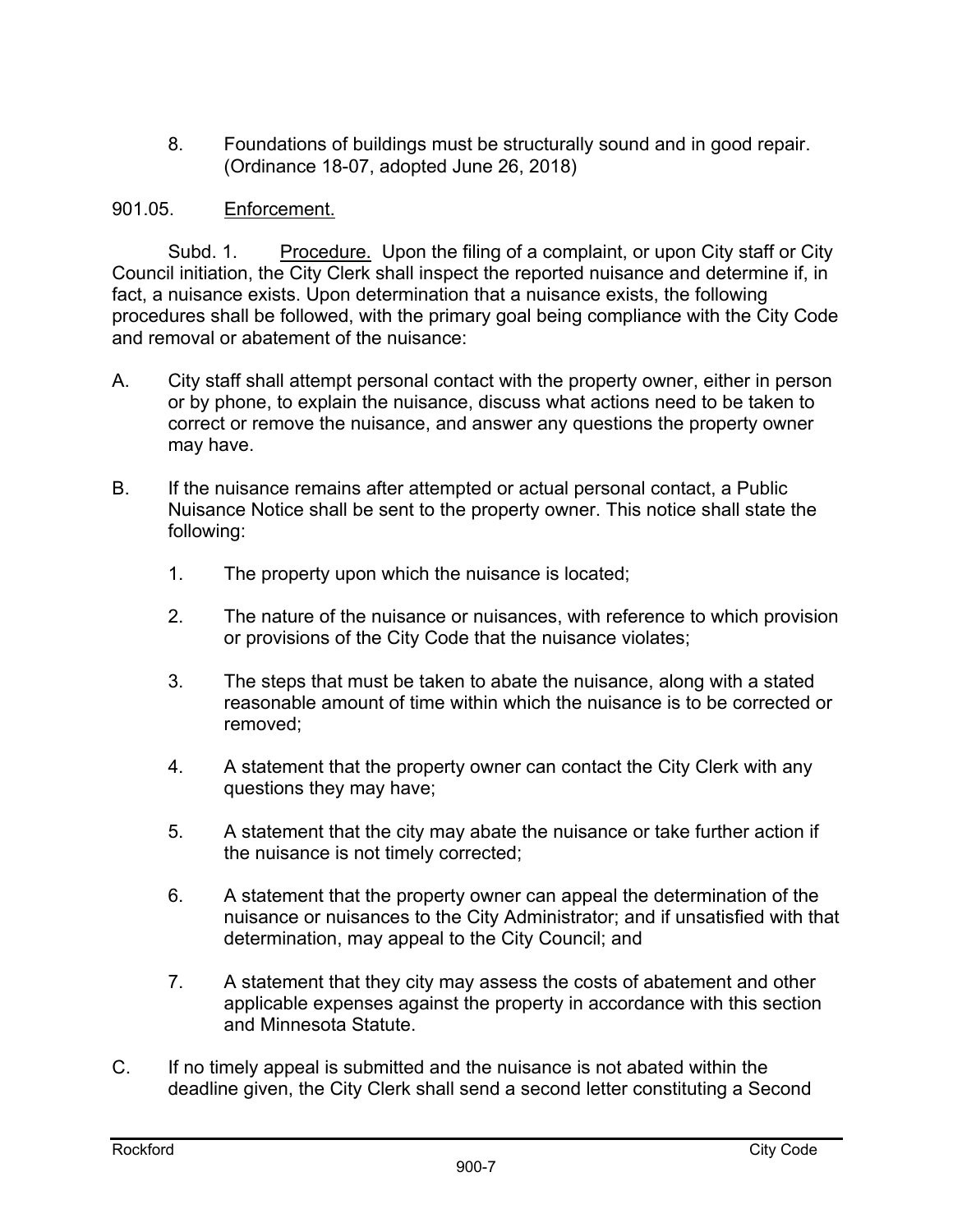and Final Notice of Public Nuisance with the information restated from Section B above, but including the following:

- 1. A statement of Final Notice and a firm reasonable deadline for correction or removal of the nuisance;
- 2. A statement of the next legal proceeding or steps that will be taken if the property owner fails to correct the nuisance; and
- 3. A restatement of their right to appeal the determination to the City Administrator first, and then the City Council if unsatisfied with the determination of the City Administrator.
- D. If an appeal is timely filed, the matter shall be set on a City Council meeting agenda for formal review by the City Council. Notice of the meeting shall be sent to the property owner clearly stating the date, time and location of the City Council hearing, must be served in the same manner as the abatement notice, and must be given at least ten (10) days before the hearing. After holding the hearing, the City Council may issue an Order requiring abatement of the nuisance.
- E. Notwithstanding the procedure provided above, if the City Clerk determines that a nuisance constitutes a serious and imminent danger to the public safety or health, the City Clerk may summarily abate the nuisance after a reasonable attempt to notify the owner or occupant of the property, if possible. The City Clerk shall immediately thereafter notify in writing the owner or occupant of the premises of the action taken.

Subd. 2. Cost of Recovery. The owner of the property upon which a nuisance or nuisances have been abated by the City, or a person who has caused a public nuisance on property not owned by that person, is personally liability to the city for the cost of abatement, including unpaid administrative fees and costs. Unpaid charges constitute a lien against the premises where the abatement occurred on and after the date they were incurred.

- A. Within thirty 30 days of completing the work necessary to abate the nuisance, a bill shall be sent to the property owner or other responsible party for the cost of the abatement. The amount is immediately due and payable to the City Clerk.
- B. If the cost, or any part thereof, has not been paid in full as required above and otherwise herein within 30 days after the date of the bill, the City Council may certify the unpaid cost against the property to which the cost is attributable. Before certification against the property, reasonable notice of the impending certification and an opportunity to be heard by the City Council must be given to the property owner and taxpayer of record. Failure of the taxpayer to receive the notice will not invalidate the certification. The City Council may certify unpaid cost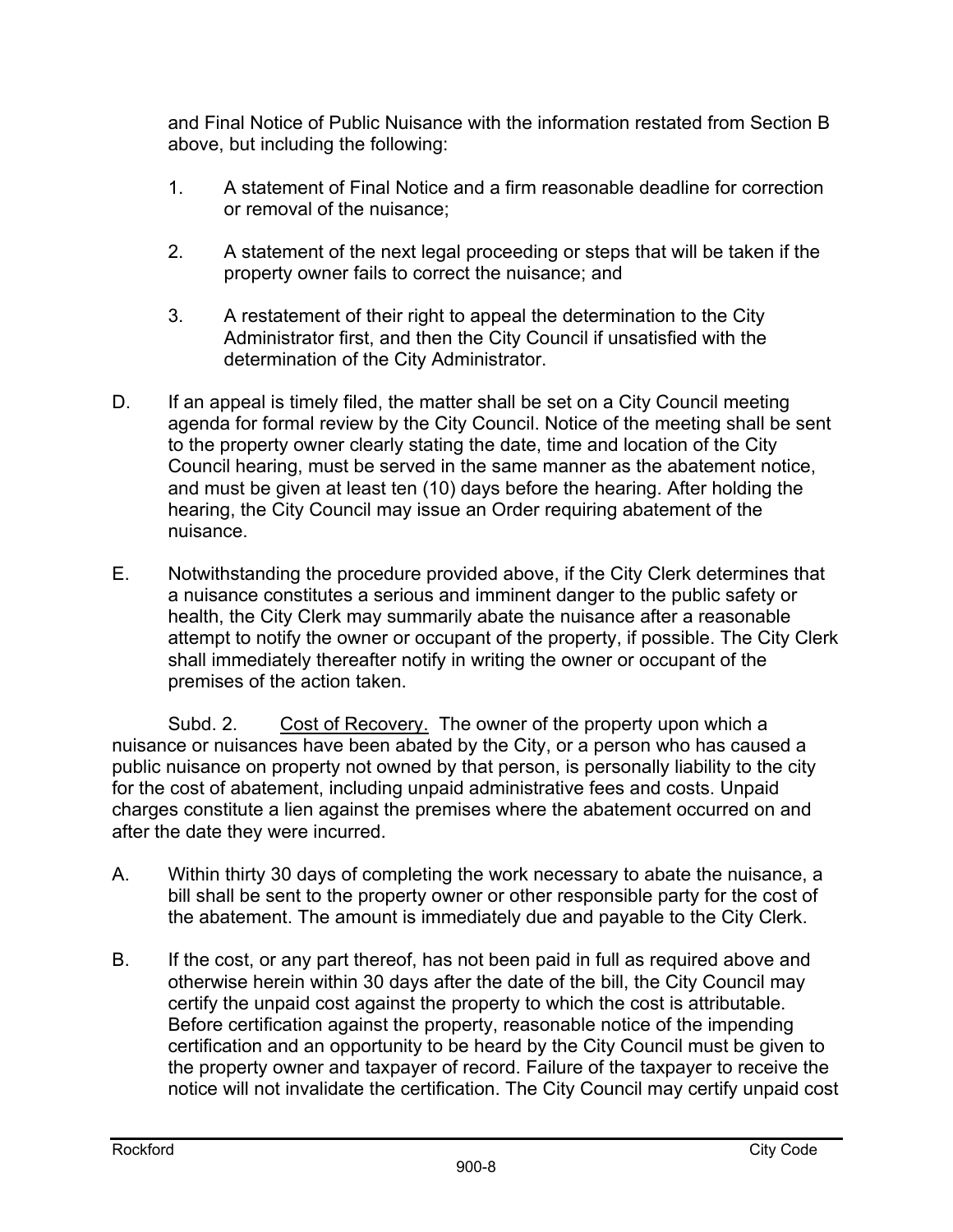to the County Auditor for collection along with the current taxes in the following year or in annual installments, not exceeding 10, as the City Council may determine on a case by case basis.

- C. The owner of the premises upon which a nuisance has been abated by the City, or a person whose actions or inactions caused a nuisance on the property of the public or another which has been abated by the City, shall be personally liable for the cost to the City of the abatement, including administrative and legal costs.
- D. The City Clerk, at their sole discretion and in addition to the process provided above, may take any or all of the following steps, either separately or simultaneously, regarding abatement of public nuisances:
	- 1. Contact the Sheriff Department for the County in which the Public Nuisance exists and file a criminal complaint; and
	- 2. File in District Court for an Injunction to cease the Public Nuisance Activity on the property, or for an Order directing the property owner to correct or remove the nuisance; and
	- 3. Abate the nuisance pursuant to the procedure provided above. (Ordinance 18-07, adopted June 26, 2018)

901.06. Hazardous Buildings and Excavations**.** The "Hazardous Building Law" as set forth in Minnesota Statutes 463.15 – 463.261, as may be amended, is adopted and incorporated by reference as if set forth in full herein. Any violations of these Statutes shall constitute Public Nuisances and may be abated pursuant to the provisions provided herein. (Ordinance 18-07, adopted June 26, 2018)

## 901.07 Tree Diseases.

Subd. 1. Policy Findings. The City Council has determined that the health of the trees within the municipal limits is threatened by fatal tree diseases. It is further determined that the loss of trees growing upon public and private property would substantially depreciate the value of property within the City and impair the safety, good order, general welfare and convenience of the public. It is declared to be the intention of the council to control and prevent the spread of tree diseases and this chapter is enacted for that purpose.

Subd. 2. Provisions of Law Adopted. Sections 1.0109 through 1.0111 of 3 Minnesota Code of Agency Rules, Department of Agriculture, Shade Tree Program (1978 Edition) as the same may have been amended, is adopted by reference.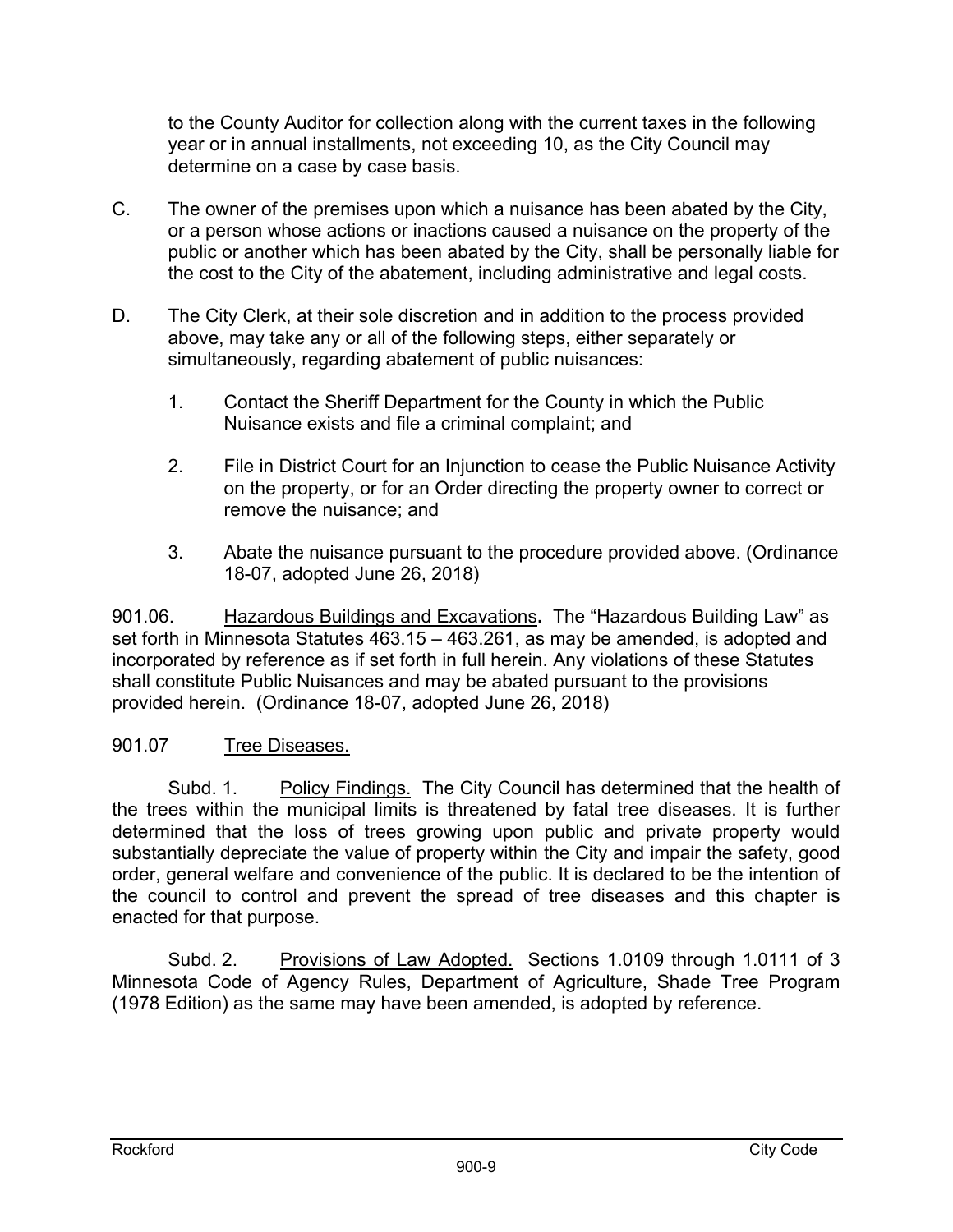Subd. 3. Forester.

- A. Position created. The powers and duties of the City Forester as provided by this Section are conferred on the Utilities Superintendent.
- B. Duties. It is the duty of the Forester to coordinate, under the direction and control of the council, all activities of the City relating to the control and prevention of tree diseases. The forester shall recommend to the City Council the details of a program for the control of tree diseases, and perform the duties incident to such a program adopted by the City Council.
- C. Program. It is the intention of the council to conduct a program of plant pest control pursuant to the authority granted by Minnesota Statutes 18.022. This program is directed specifically at the control and elimination of tree diseases, and is undertaken at the recommendation of the Commissioner of Agriculture. The Forester shall act as coordinator between the Commissioner of Agriculture and the City Council in the conduct of this program.

Subd. 4. Nuisance Declared. The following are declared to be public nuisances whenever they may be found within the City:

- A. Any living or standing elm tree or part thereof infected to any degree with the Dutch Elm Disease fungus, Ceratocystis Ulmi (Buisman) Moreau, or which harbors any of the elm bark beetles, Scolytus multistrialus (eich.) or Hylurgopinus rufipes (March).
- B. Any elm tree or part thereof, including logs, branches, stumps, firewood, or other elm material from which the bark has not been removed and burned or sprayed with an effective elm bark beetle insecticide.
- C. Any living or standing oak tree or part thereof infected to any degree with the oak wilt disease fungus ceraloiystis fogacearum.
- D. Any dead oak trees or part thereof which in the opinion of the forester constitutes a hazard, Including, but not limited to, logs, branches, stumps, firewood, or other oak material, which has not been stripped of its bark and burned or sprayed with an effective fungicide.
- E. Any other shade trees with an epidemic disease.

Subd. 5. Abatement. It is unlawful for any person to permit any public nuisance as defined in 901.07, Subd 4 to remain on any premises owned or controlled by him within the city. Such nuisance may be abated in the manner prescribed as follows: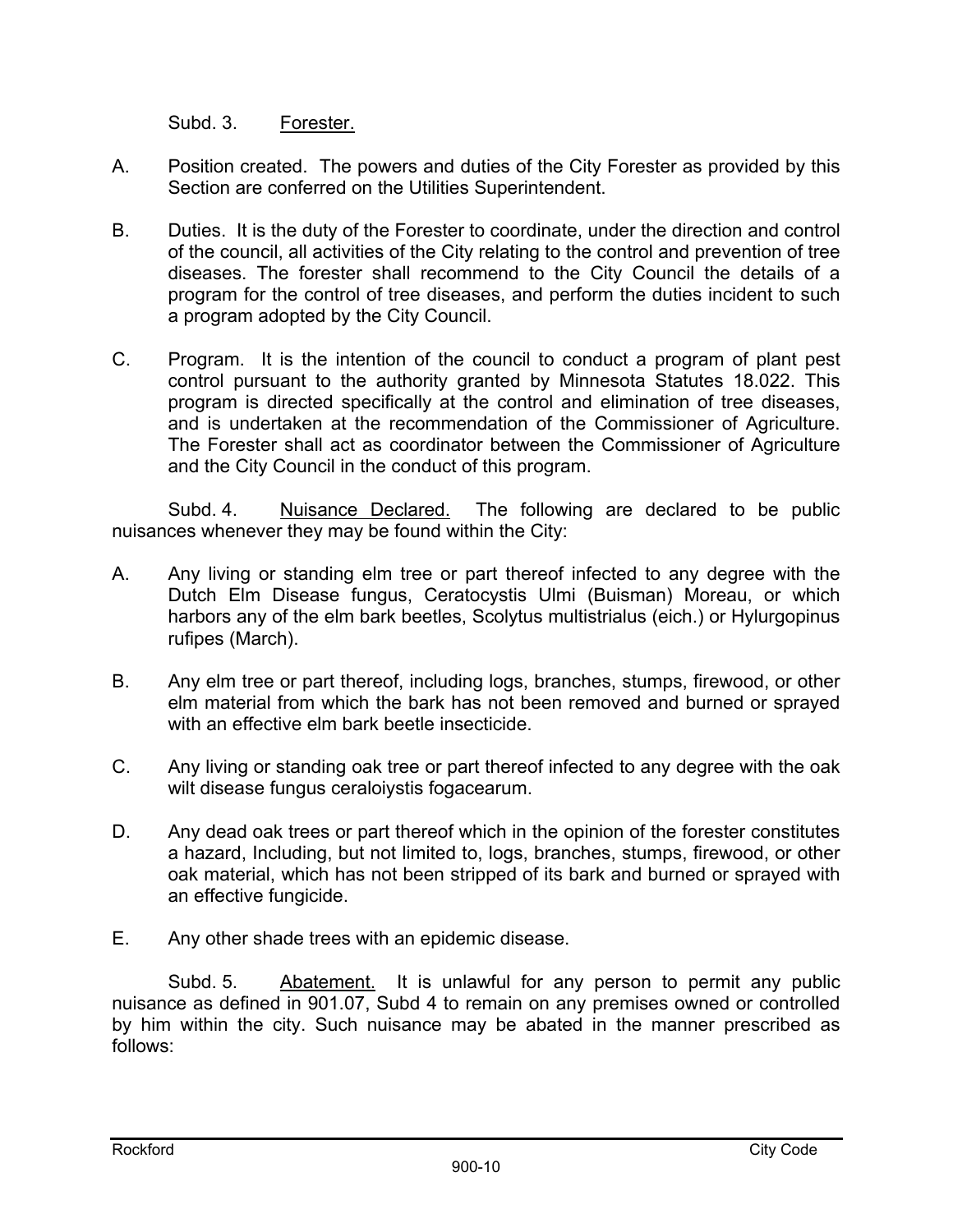- A. Inspection and Investigation. The Forester shall inspect all premises and places with the city as often as practicable to determine whether any condition described in Section 901.07, Subd. 4 of this Section exists thereon.
- B. Entry on Private Premises. The Forester may enter upon private premises at any reasonable time for the purpose of carrying out any of the duties assigned him under this Section.
- C. Diagnosis. The Forester shall, upon finding conditions indicating disease infestation, immediately send appropriate specimens or samples to the Commissioner of Agriculture for analysis, or take such other steps for diagnosis as may be recommended by the Commissioner of Agriculture. Except as provided subsection E of this Section, no action to remove infected trees or wood shall be taken until positive diagnosis of the disease has been made.
- D. Abatement of Tree Disease Nuisances. In abating the nuisances defined in 901.07, Subd. 4 of this Section, the Forester shall cause the infected tree or wood to be sprayed, removed, burned, or otherwise effectively treated so as to destroy and prevent as fully as possible the spread of tree diseases. Such abatement procedures shall be carried out in accordance with current technical and expert opinions and plans as may be designated by the Commissioner of Agriculture.
- E. Procedures for Removal of Infected Trees and Wood.
	- 1. Whenever the Forester finds with reasonable certainty that the infestation defined in 901.07, Subd. 4 exists in any tree or wood in any public or private place in the City, they shall proceed as follows:
		- a. If the Forester finds that the danger of infestation of other trees is not imminent because of dormancy, they shall notify the abutting property owner and/or the owner of the property upon which the tree is located, by certified mail that the nuisance will be abated within a specified tine, not less than five days from the date of mailing of such notice. The Forester shall immediately report such action to the City Council, which shall proceed by:
			- (1) Abating the nuisance as a public improvement under Minnesota Statutes, Chapter 429.101, or
			- (2) Abating the nuisance as provided in 901.07, Subd. 6.
	- 2. If the forester finds with reasonable certainty that immediate action is required to prevent the spread of the disease, he may proceed to abate the nuisance forthwith. He shall report such action immediately to the City Council and to the owner of the property where the nuisance is located.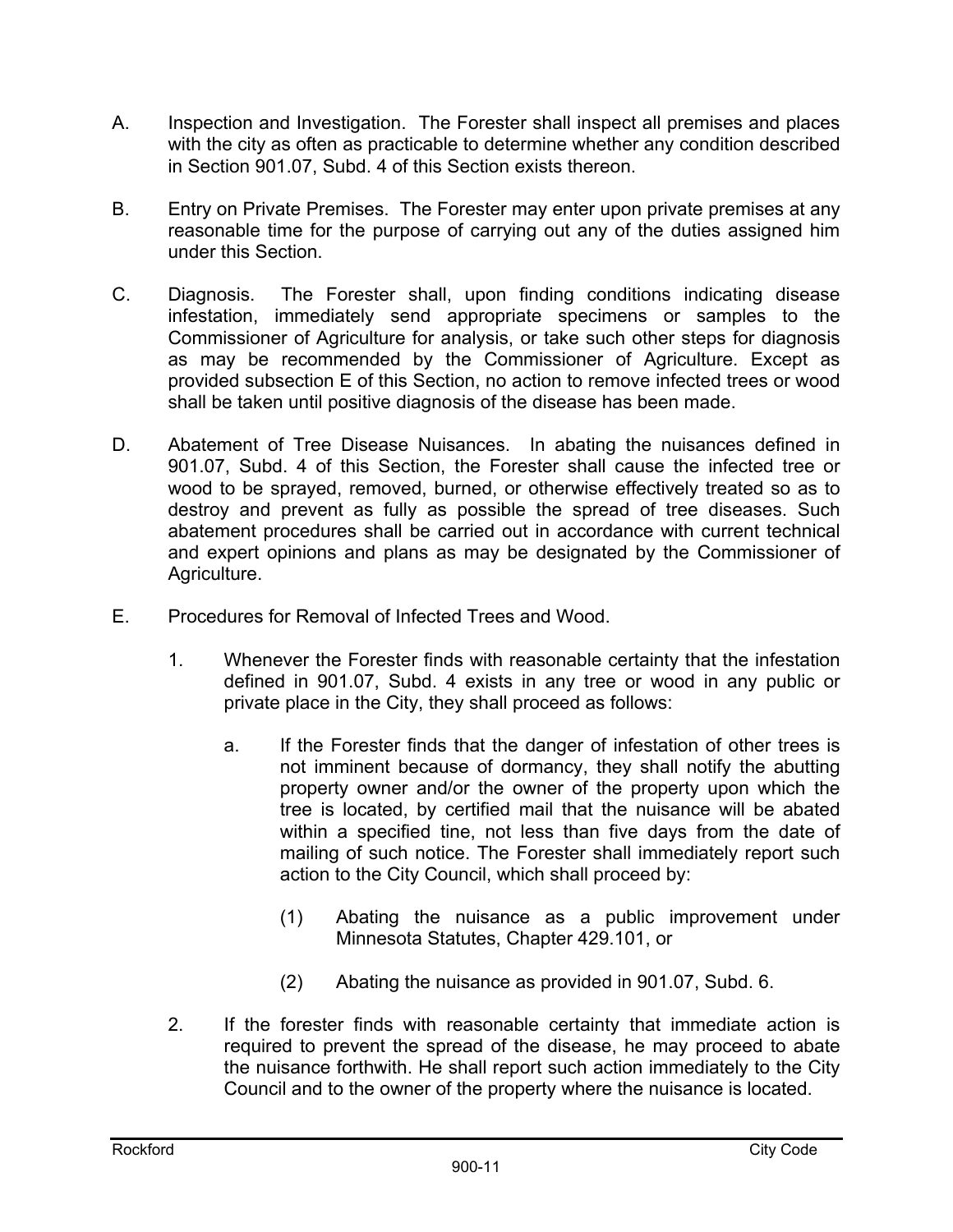Subd. 6. Council Action.

- A. Upon receipt of the Forester's report required. by 901.07, Subd. 5.E of this Section, the City Council shall, by resolution, order the nuisance abated.
- B. Before action is taken on such resolution, the City Council shall publish notice of its intention to meet to consider taking action to abate the nuisance. This notice shall be mailed to affected property owners and published once not less than 1 week prior to such meeting. The notice shall state the time and place of the meeting, the property affected, action proposed, the estimated cost of the abatement, and the proposed bases of assessment, if any, of costs.
- C. At the hearing or adjournment thereof, the City Council shall hear property owners with reference to the scope and desirability of the proposed project. The council shall thereafter adopt a resolution confirming the original resolution with such modifications as it considers desirable and provide for the doing of the work of day labor or by contract.

Subd. 7. Records. The Forester shall keep a record of the costs of abatements done under this Section and shall report monthly to the Treasurer all work done for which assessments are to be made stating and certifying the description of land, lots, parcels involved and the amount chargeable to each.

Subd. 8. Assessments. On or before September 1 of each year the Treasurer shall list the total unpaid charges for each abatement against each separate lot or parcel to which they are attributable under this chapter. The council may then spread the charges or any portion thereof against the property involved as a special assessment under Minnesota statutes 429.101 and. other pertinent statutes for certification to the county auditor and collection the following year along with current taxes.

Subd. 9. Treatment. Whenever the Forester determines that any tree or wood within the city is infected with disease, he may spray or otherwise treat all nearby high value trees, with an effective disease-destroying agent. Spraying and other treatment activities authorized by this section shall be conducted in accordance with technical and expert opinions and plans of the Commissioner of Agriculture and under the supervision of the Commissioner and his agents whenever possible. The notice provisions of Section 901.07, Subd. 6 apply to spraying and treatment operations conducted under this Section.

Subd. 8. Transporting Wood Prohibited. It is unlawful for any person to transport within the city any diseased wood or any bark-bearing elm or oak wood without having first obtained permission from the Forester. The forester shall grant such permission only when the purpose of this Section will be served thereby by minimizing the risk of spread of the disease.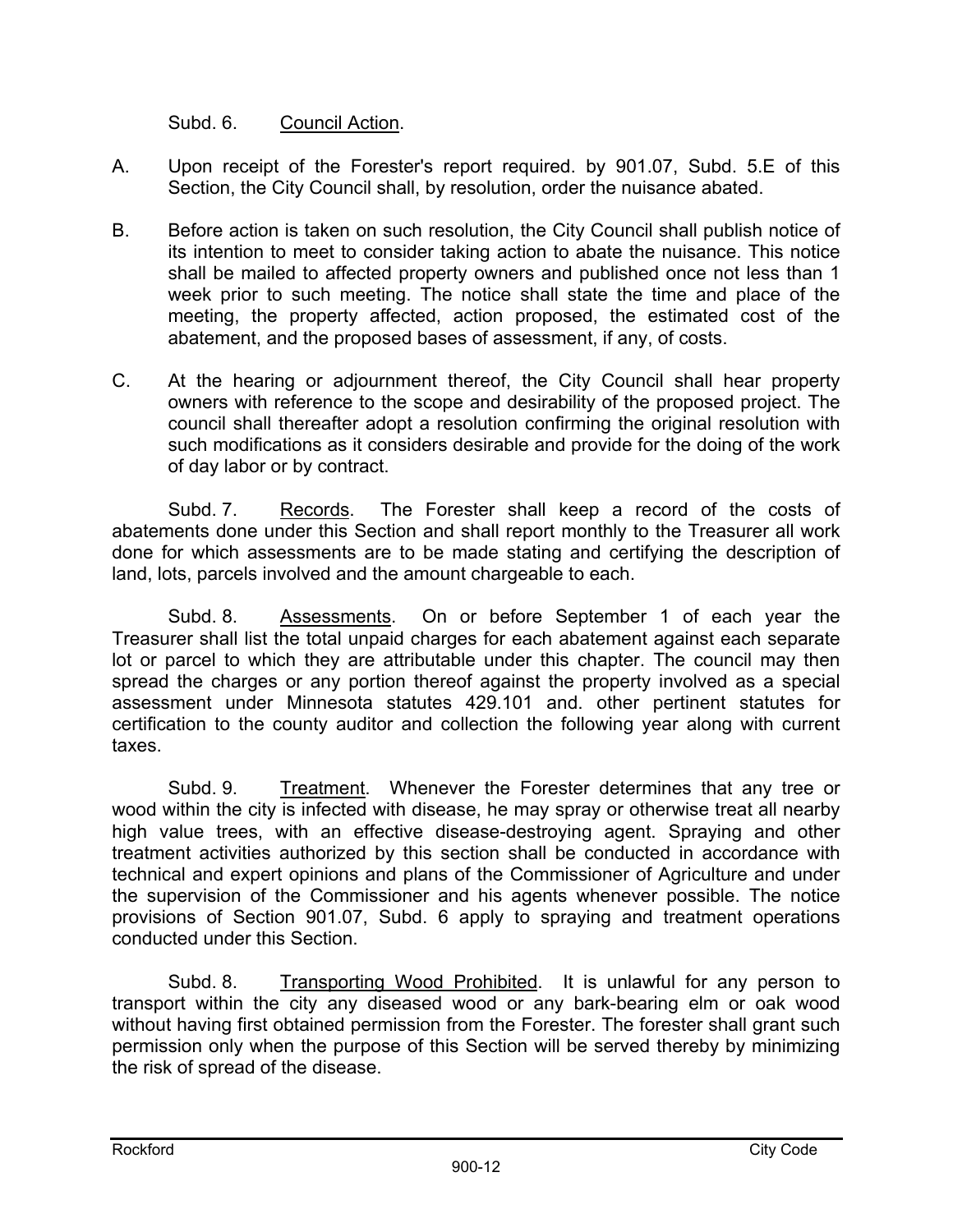Subd. 9. Stockpiling. Any bark bearing elm wood may be stockpiled within the city limits during the period September 15 through April 1. Any such wood not utilized by April 1 must then be removed and disposed of as provided by law.

Subd 10. Interference Prohibited. It is unlawful for any person to prevent, delay or interfere with the Forester or their agents while they are engaged in the performance of duties established by this Section. (Ordinance 18-07, adopted June 26, 2018)

901.08. Prohibitions; Penalty**.** A person must not act or fail to act in a manner that is or causes a public nuisance. A person must not maintain, allow, or permit a public nuisance to exist on property that the person owns, occupies, or otherwise controls. A violation of this Ordinance constitutes a Misdemeanor Level Criminal Offence and may be punished pursuant to Minnesota Statutes 609.02, Subd. 3, as may be amended from time to time. (Ordinance 18-07, adopted June 26, 2018)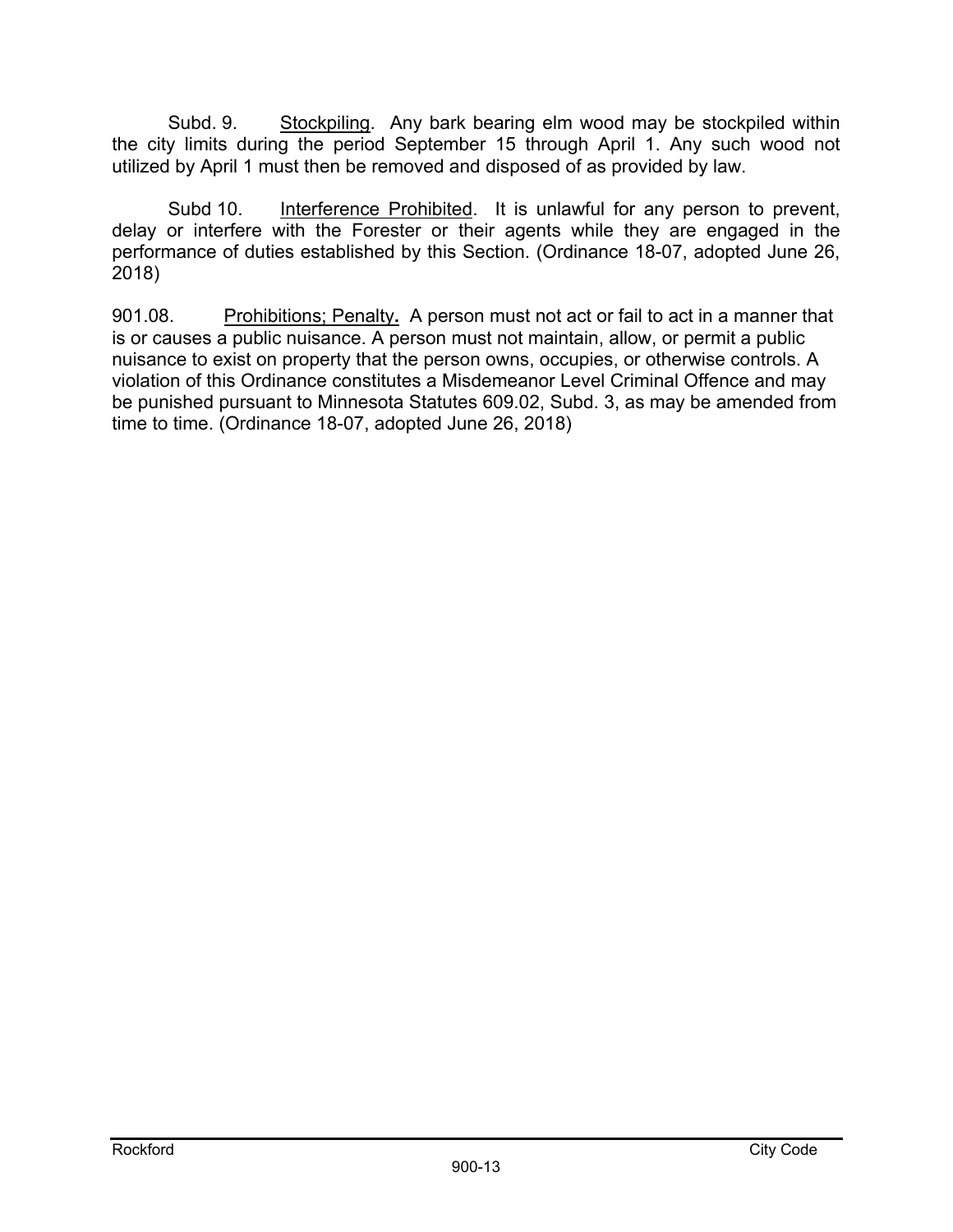### 902. General Offenses

### 902.01. Public Drinking.

 Subd. 1. Consumption. No person shall consume intoxicating liquor or nonintoxicating malt liquor on any public sidewalk or street, or in a vehicle upon a public street.

 Subd. 2. Possession. No person shall have in possession intoxicating liquor or non-intoxicating malt liquor in an open container on any public sidewalk or street or in a vehicle upon a public street.

Subd. 3. Penalty. A violation of this Section constitutes a Misdemeanor Level Criminal Offence and may be punished pursuant to Minnesota Statutes. 609.02, Subd. 3, as may be amended from time to time. (Ordinance 18-07, adopted June 26, 2018)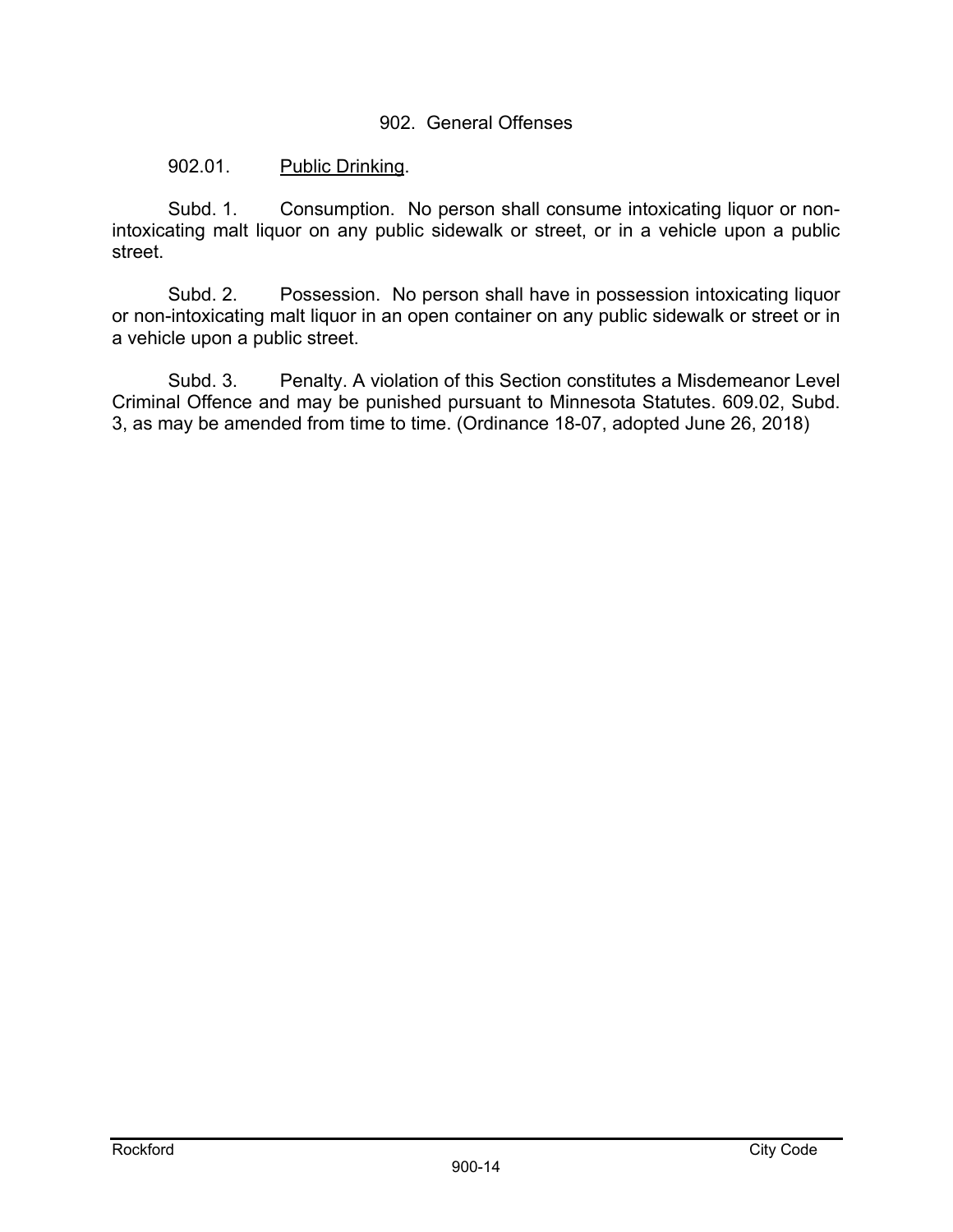# 903. Storage, Collection, Disposal, and Transportation of Waste Materials

903.01. Purpose. The purpose of this Section is to maintain and protect the health, safety, comfort and repose of the public regulations of sanitation, open burning, storage, collection disposal and transportation of waste materials in the city. (Ordinance 18-07, adopted June 26, 2018)

## 903.02. Definitions.

Commercial Waste: The term commercial waste producers shall mean all residences with over 4 units, any business, school, and churches.

Compostable Items: The term compostable items shall mean decomposable items such as leaves, grass clippings, and yard scraps.

Garbage: The term garbage means all decomposable and organic solid wastes, including materials resulting from handling, preparation, cooking and consumption of food, but excluding human excrement, sewage and other water carried wastes.

Recyclable Materials: The term recyclable materials shall mean newspaper, cardboard, computer paper, ledger paper, glass, tin cans, bi-metal cans, aluminum cans, magazines, plastic bottles as listed in the recycling contract and any other recyclable materials as added to the recycling contract.

Refuse: The term refuse means all non-combustible wastes including ashes, crockery, household rubbish, and all combustible wastes including rags and old clothes; but does not include any material such as earth, sand, brick, stone, plaster or other similar substances that may accumulate as a result of construction operation; it also does not include appliances, auto parts, tree limbs, or flammable material including gasoline and motor oil.

Residence: The term residence for this chapter means any dwelling located within the City boundaries including residential, commercial, schools, and churches.

Residential Waste Producers: The term residential waste producers shall mean all residences with up to 4 units.

Waste, industrial: The term industrial waste means all organic inorganic wastes except garbage, resulting from any manufacturing, building repairing, demolition, construction, processing, grain cleaning, the operation of garages and service stations and other similar activities. (Ordinance 18-07, adopted June 26, 2018)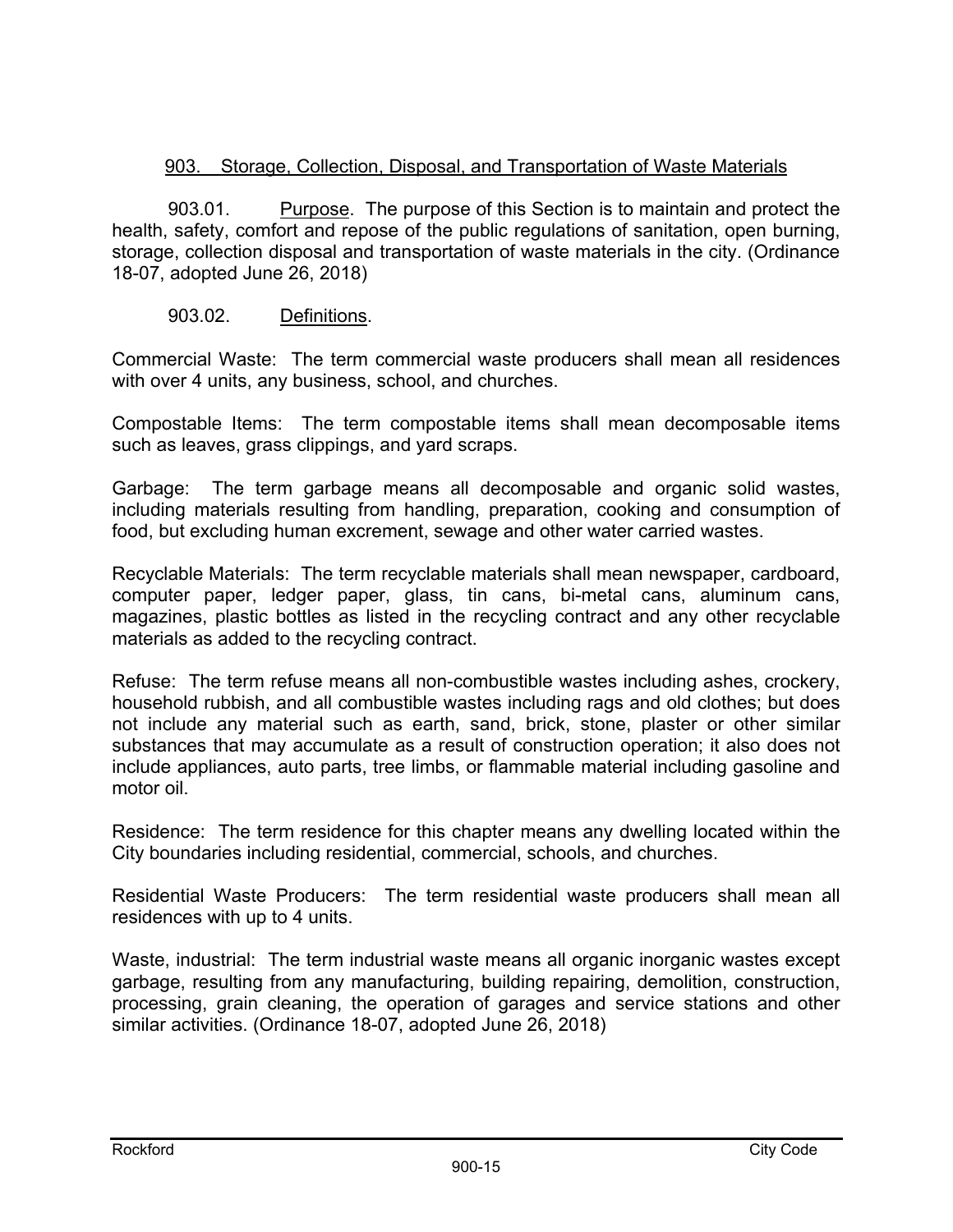## 903.03. Deposit of Refuse Restricted.

Subd. 1. No person shall deposit, cause to be deposited or situate garbage, refuse or containers for garbage or refuse upon any street, alley, vacated lot or upon any ground appurtenant to any building in the city, except upon the premises wherein the garbage or refuse originated. No person shall bury any refuse in the City.

Subd. 2. No person except as licensed by Hennepin or Wright County and having obtained a permit from the City shall transport garbage from commercial waste producers over any street or alley in the city or shall disturb, collect or in any manner interfere with garbage or refuse placed in containers for collection, or interfere in any manner with containers for garbage or refuse.

Subd. 3. No person shall disturb, collect or in any manner interfere with recyclable materials placed in containers or alongside of containers for collection, or interfere in any manner with containers for recyclable materials, except as authorized by the City or by the person who placed the recyclable materials in the containers for collection.

Subd. 4. Private use of any City dumpster shall be forbidden. Dumpsters located within a city park shall be for park use only.

Subd. 5. No person unless authorized by the City Refuse Collection Contract shall transport garbage from any residential waste producers over any street or alley in the City or shall disturb, collect or in any manner interfere with garbage or refuse placed in containers for collection, or interfere in any manner with containers for garbage or refuse. (Ordinance 18-07, adopted June 26, 2018)

## 903.04. Storage of Garbage, Refuse and Recyclables.

Subd. 1. Except as otherwise provided, all garbage and refuse shall be kept in rust resistant, water tight, nonabsorbent and easily washable containers which are equipped with bail or handles and covered with close-fitting covers. Insofar as practicable, all garbage shall be drained of liquids.

Subd. 2. All containers shall be washed and treated with disinfectant as often as necessary to prevent a nuisance. Recyclable containers shall be vendorapproved containers.

Subd. 3. The property owner shall control the garbage and refuse on the premises so as to keep the premises in a clean and sanitary condition and shall have the garbage and refuse removed at regular intervals, being at least once each week, or as often as deemed necessary by the City Health Officer. Pickup and removal of recyclable materials shall be at regular intervals and shall be established by council and listed in the recycling contract. (Ordinance 18-07, adopted June 26, 2018)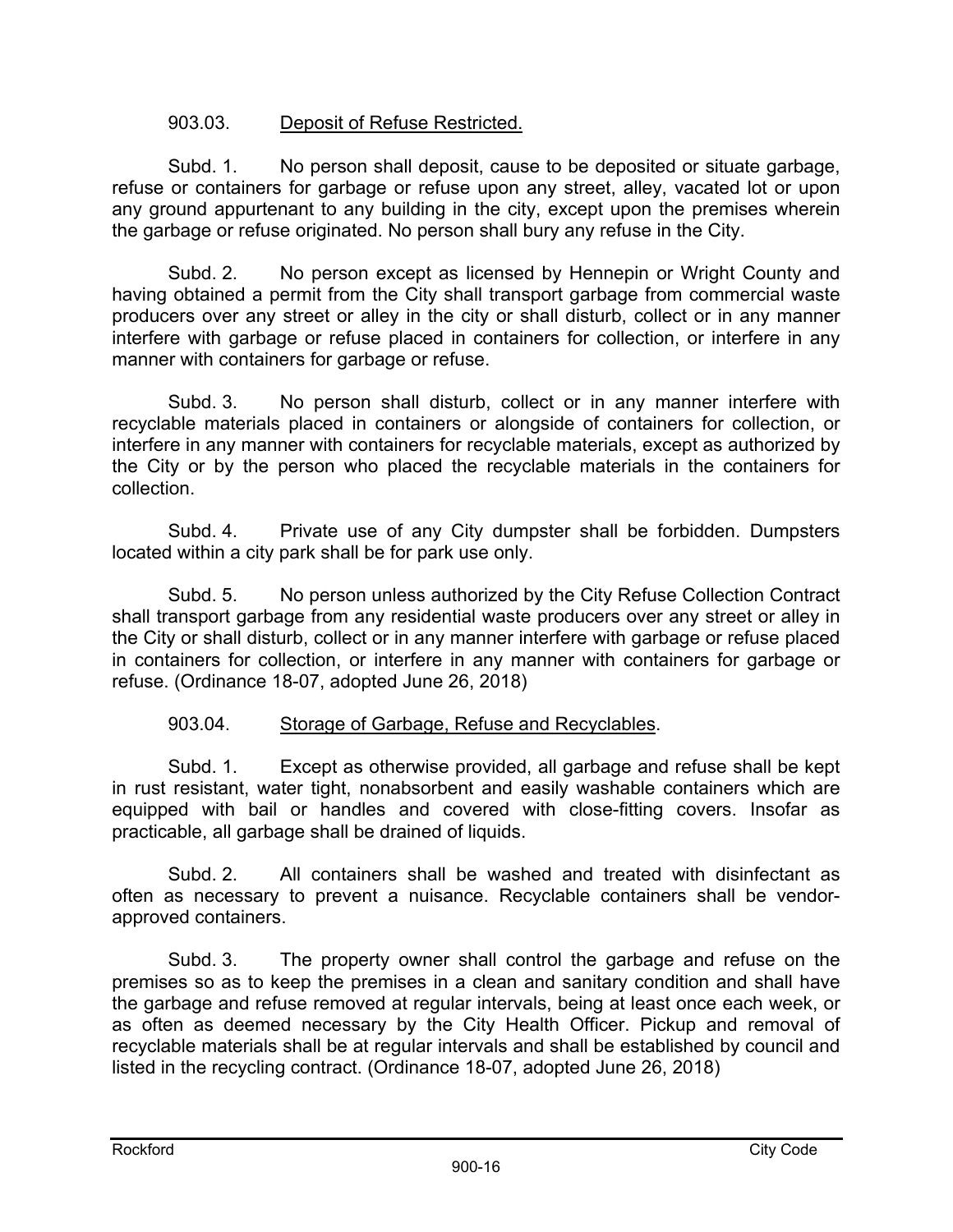## 903.05. Collection of Garbage, Refuse and Recyclables.

Subd. 1. The hauler(s) as designated by the City Refuse Collection Contract are hereby responsible for the weekly collection of all garbage/refuse from the residential waste producers in a zone as specified in the contract. The City Council shall set the day of collection for both Hennepin and Wright County.

Subd. 2 The property owner or occupant of a commercial waste producer in the City shall provide for the collection of the garbage and refuse on the premises in a clean and sanitary condition, with a licensed hauler from either Hennepin or Wright county having obtained a Permit from the City, but in no event less frequently than one pickup per week, or as often as deemed necessary by the City Health Officer.

Subd. 3. All garbage/refuse collected in the City shall be transported on the streets and alleys in vehicles with leak-proof bodies of easily cleanable construction designed not to create a nuisance. Vehicles carrying refuse/garbage and recyclable materials within the City shall be so operated that the contents do not spill or drip upon streets or alleys or otherwise create a nuisance. Every vehicle shall be kept to prevent nuisances and equipped with a broom and shovel. Each collection vehicle driver shall be instructed on the weight restrictions set by the City council allowing a 7 ton per axle load limit for garbage trucks licensed in the City.

Subd. 4 Pursuant to Minnesota Statutes 443.015, the City Council may annually levy an assessment for fees for garbage / refuse services delinquent and remaining unpaid, or otherwise in default of payment, equal to such unpaid cost as of September first of each year, against each lot or parcel of land so served for which the service charge is unpaid. Such assessment may include a penalty not to exceed 10 percent of the amount thereof and shall bear interest at such amount not exceeding 6 percent per annum as the council shall determine. Such assessment shall be certified to the auditor of the county in which the land assessed is situated and shall be collected and remitted to the Treasurer in the same manner as assessments for local improvements. (Ordinance 18-07, adopted June 26, 2018)

#### 903.06. Permits for Garbage and Waste Collection.

Subd. 1. Any person, firm or corporation desiring to collect garbage/refuse from any commercial waste producer within the City shall submit a written application to the city council for a permit.

Subd. 2. The City Council shall consider such application, and if it finds that the applicant is a responsible person and has the proper equipment, facilities, resources and personnel to provide adequate collection service under this chapter and that it would be in the public interest to do so, it may direct the City Clerk to issue the applicant the permit.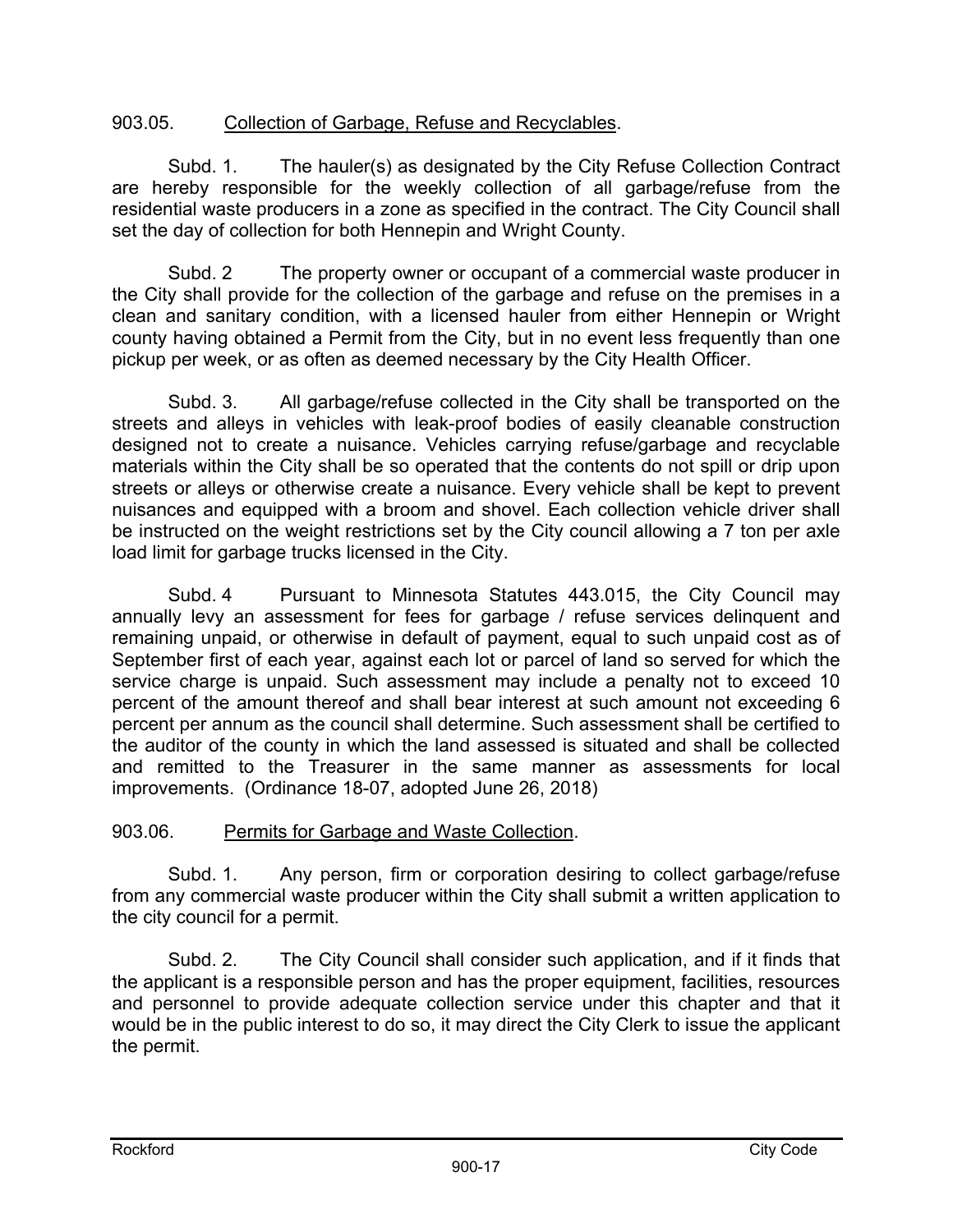Subd. 3. The fee shall be submitted with the application as listed in Section 212 of the City Code.

Subd. 4 The applicant shall submit to the City Clerk a certificate of insurance against liability imposed by law for injury, death and property damage in an amount acceptable to the council.

Subd. 5. The permit shall be issued for a period of 1 year. (Ordinance 18-07, adopted June 26, 2018)

## 903.07. Compost Regulations.

 Subd. 1. Private Compost Sites. Persons are allowed to have one compost site on their property. The compost site must not be located in the front yard nor any closer than 5 feet to the side yard property line or closer than 5 feet to the rear yard property line. All private compost sites must be contained within screening or fencing to prevent blowing and scattering of material. A private compost site must not be any larger than 25% of your yard. No private compost site may exceed 25% of the total lot size and shall not exceed 500 square feet and four feet in height.

Subd. 2. Municipal Compost Site. The City municipal compost site is designated on the public works waste water treatment plant/garage site. The site will be a fenced area and the entrance shall be clearly marked by signs, which will also state the time of operation for the site. The city council may from time to time, by resolution, as the City Council may determine, change the location of the above referenced site or the time of operation.

- A. Only compost material that originates or comes from within the City limits shall be collected or accepted at the municipal site, unless otherwise authorized by the City Council.
- B. Compost materials shall be received at the collection site in bulk form or in reusable, recyclable or disposable bags or containers which must be emptied and shall not be added to the compost pile. No plastic bags or containers shall be left at the site. Vehicles delivering compost materials in bulk form must be enclosed or covered.
- C. Compost material shall not contain extraneous materials including animal wastes or municipal solid waste, garbage or refuse.
- D. The composting operation, including delivery shall not generate off-site nuisances, such as dust, odor and wind blown debris. The operation shall be free of pests and vermin.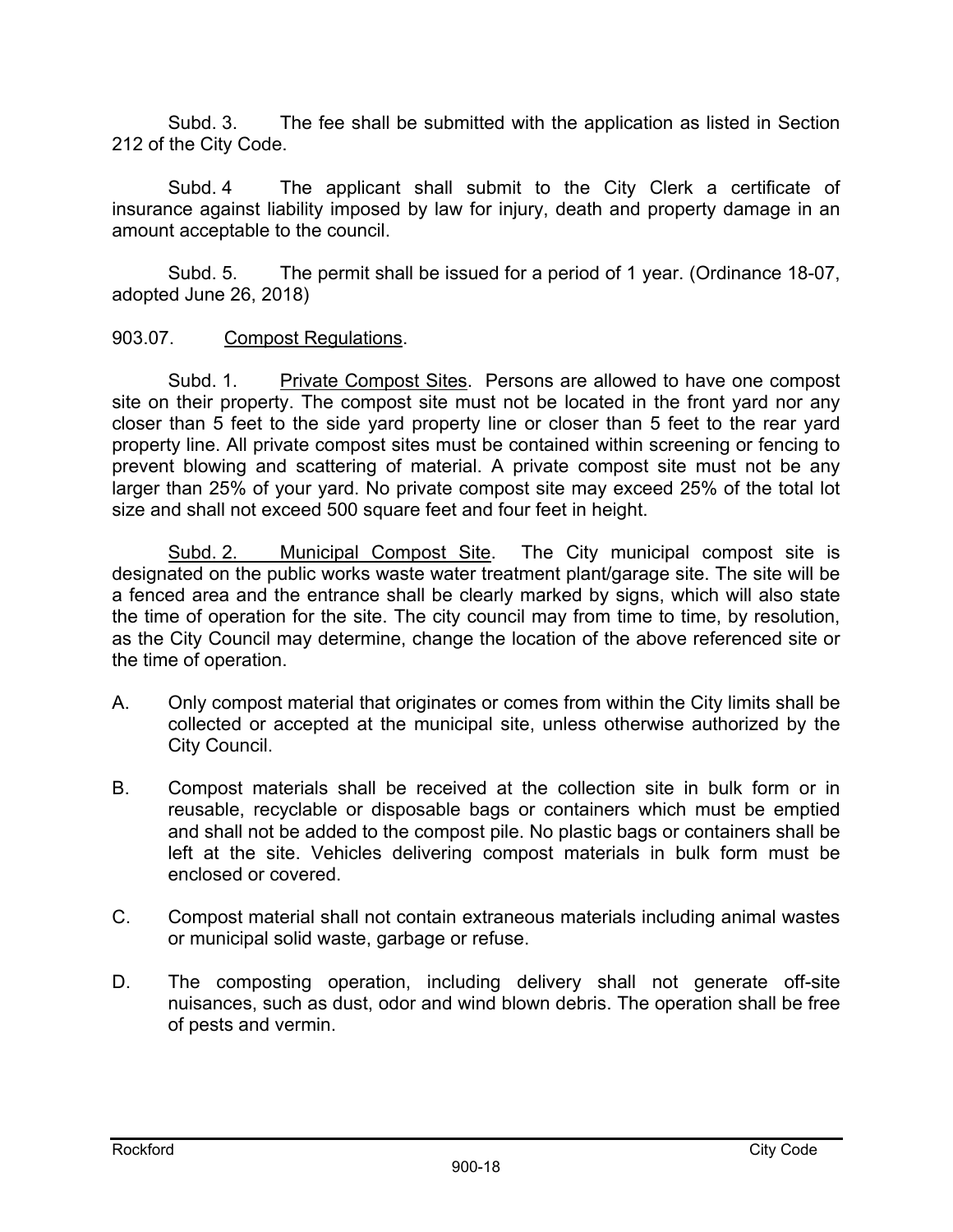- E. Compost materials must be fenced, screened or covered, to prevent blowing or scattering of materials and to prevent animals from disturbing or removing the contents.
- F. No compost materials may be treated with any kind of herbicides or pesticides.
- G. Composting shall be accomplished in accordance with the regulations and requirements of all other agencies, organizations, or entities have jurisdiction over such activity.
- H. There shall be no fee charged for city residents to drop their yard waste at the municipal site, and no charge for City residents to pickup the finished material. The City will notify residents when compost is available for their use and schedule times for receiving it. (Ordinance 18-07, adopted June 26, 2018)

903.08. Recyclable Regulations. The City Council shall contract after receiving bids or negotiating the current contract for the collection of certain recyclable materials from residences in the city on such terms and for such periods as the council may determine. (Ordinance 18-07, adopted June 26, 2018)

903.09. Penalty. Any person or entity violating any provision of this section shall, upon conviction, be punished by a fine not exceeding \$700.00 or by imprisonment for a period not exceeding ninety 90 days, or both, plus in either case, the costs of prosecution. In addition, if that person's or entity's behavior, in violation of this section, is also violative of State of Minnesota law regarding civil or criminal trespass, the City may apply its remedies under those provisions of law. (Ordinance 18-07, adopted June 26, 2018)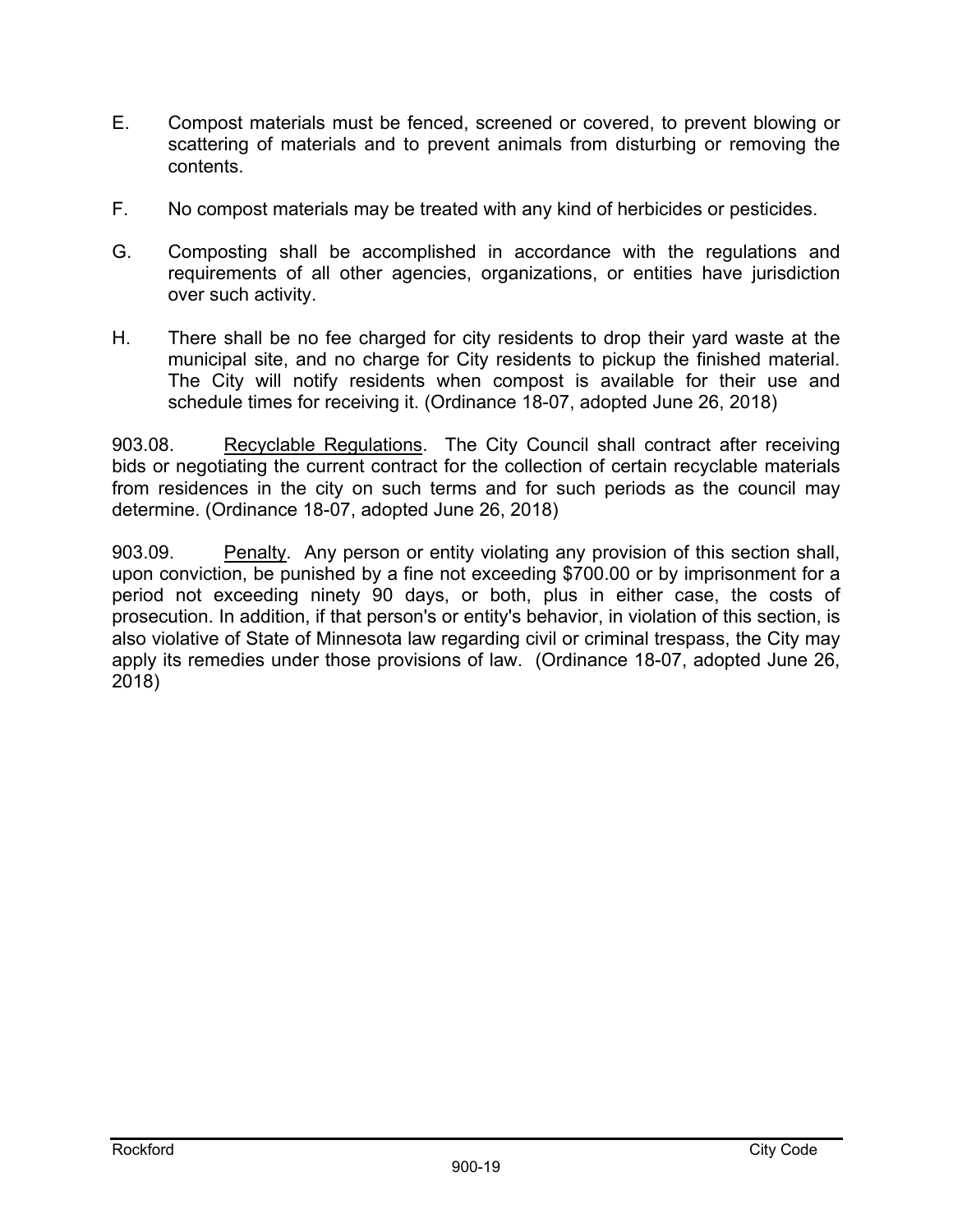### 904 Graffiti Prevention

904.01.Purpose and Intent. The City Council is enacting regulations to help prevent the spread of graffiti vandalism and to establish a program for the removal of graffiti from public and private property. The City Council finds that graffiti is a public nuisance and destructive of the rights and values of property owners as well as the entire community. Unless the City acts to remove graffiti from public and private property, the graffiti tends to remain. Other properties then become the target of graffiti, and entire neighborhoods are affected and become less desirable places in which to be, all to the detriment of the City. The City Council intends, through the adoption of this Code, to provide additional enforcement tools to protect public and private property from acts of graffiti vandalism and defacement. The Council does not intend for this Code to conflict with any existing anti-graffiti state laws. (Ordinance 18-07, adopted June 26, 2018)

904.02. Definitions. For the purpose of this Section, the following words shall have the meaning respectively ascribed to them in the Section, exempt where the context clearly indicates a different meaning:

*Aerosol paint* container means any aerosol container that is adapted or made for the purpose of applying spray paint or other substances capable of defacing property.

*Broad-tipped marker* means any felt tip indelible marker or similar implement with a flat or angled writing surface that, at its broadest width is greater than 1/4 inch, containing ink or other pigmented liquid that is not water soluble.

*Etching equipment* means any tool, device, or substance that can be used to make permanent marks on any natural or man-made surface.

*Graffiti* means any unauthorized inscription, word, figure, painting or other defacement that is written, marked, etched, scratched, sprayed, drawn, painted, or engraved upon or otherwise affixed to any surface or public or private property by any graffiti implement, to the extent that the graffiti was not authorized in advance by the owner or occupant of the property, or despite advance authorization, is otherwise deemed a public nuisance by the City Council.

*Graffiti implement* means an aerosol paint container, a broad-tipped marker, gummed labels, paint stick, or graffiti stick, etching equipment, brush or any other devise capable of scarring or leaving a visible mark on any natural or manmade surface.

*Paint stick or graffiti stick* means any device containing a solid form of paint, chalk, wax, epoxy, or other similar substance capable of being applied to a surface by pressure and leaving a mark of at least 1/8 inch in width.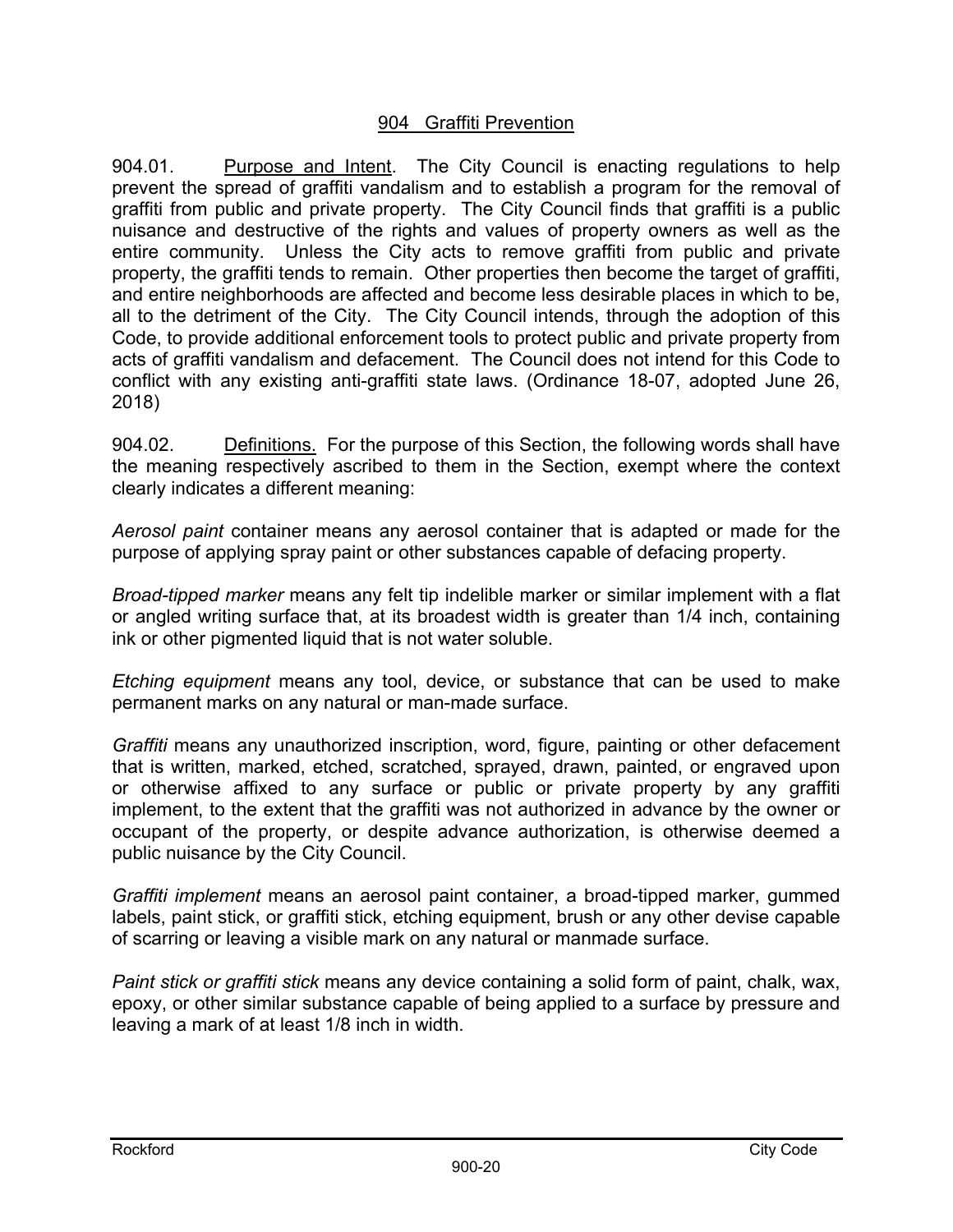*Person* means any individual, partnership, cooperative association, private corporation, personal representative, receiver, trustee, assignee, or any other legal entity. (Ordinance 18-07, adopted June 26, 2018)

## 904.03. Prohibited Acts.

 Subd. 1. Defacement. It shall be unlawful for any person to apply graffiti to any natural or manmade surface on any City-owned property, or without the permission of the owner or occupant, on any property not owned by the City.

### Subd. 2. Possession of Graffiti Implements.

- A. By Minors at or Near School Facilities. It is unlawful for any person under the age of 18 years to possess any graffiti implement while on any public property, grounds facilities, buildings, or structures, or in areas immediately adjacent to those specific locations upon public property, or upon private property without the prior written consent of the owner or occupant of such private property.
- B. In Designated Public Places. It is unlawful for any person to possess any graffiti implement while in or upon any public facility, park, playground, recreational facility, or other public building or structure owned or operated by the City or while in or within 50 feet of an underpass, bridge abutment, storm drain, or similar types of infrastructure unless otherwise authorized by the City.

## Subd. 3. Accessibility to Graffiti Implements.

- A. Furnishing to Minors Prohibited. It shall be unlawful for any person, other than a parent or legal guardian, to sell, exchange, give, loan, or otherwise furnish, or cause or permit to be exchanged, given, loaned, or otherwise furnished, any aerosol paint container, broad-tipped marker, or paint stick to any parents or guardian of the person. (Markers containing water soluble ink or pigmented liquid are exempt from this section.)
- B. Display and Storage.
	- 1. Every person who owns, conducts, operates, or manages a retail commercial establishment selling aerosol paint containers, paint sticks, or broad-tipped markers must store containers, sticks or markers in an area primarily observable, through direct visual observation or surveillance equipment, by employees of the retail establishment during the regular course of business.
	- 2. In the event that a commercial retail establishment is unable to store the aerosol paint containers, paint sticks, or broad-tipped markers in an area as provided above, the establishment must store the containers, sticks,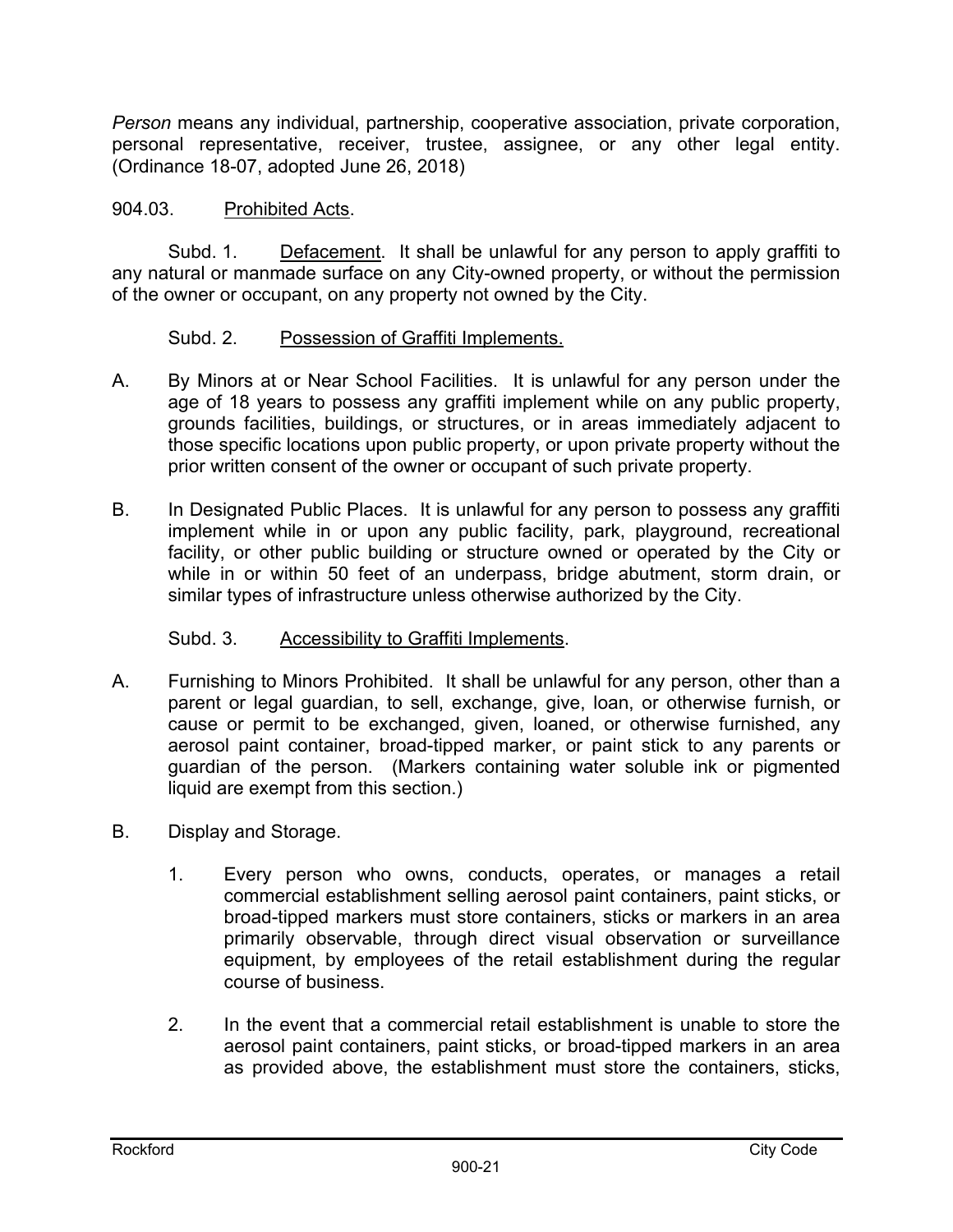and markers in an area not accessible to the public in the regular course of business without employee assistance.

- 3. Every person who operates a retail establishment selling graffiti implements must:
	- a. Place a sign in clear public view at or near the display of such products stating: "Graffiti is against the law. Any person who defaces real or personal property with paint or any other liquid or device is guilty of a crime punishable by imprisonment of up to ninety (90) days and/or a fine up to \$700.00."
	- b. Place a sign in the direct view of such person responsible for accepting customer payment for graffiti implements stating: "selling spray paint, paint sticks, broad-tipped markers to persons under eighteen (18) years of age is against the law and punishable by imprisonment of up to ninety (90) days and/or a fine up to \$700.00." (Ordinance 18-07, adopted June 26, 2018)

## 904.04. Penalties.

Subd. 1. Fines and Imprisonment. Any person violating this Code is guilty of a Misdemeanor.

- A. In the case of a minor, the parents or legal guardian are jointly and severely liable with the minor for payment of all fines.
- B. Failure of the parents or legal guardian to make payment will result in the filing of a lien on the parents' or legal guardians' property that includes the fine and administrative costs.
- C. A violation of this Ordinance constitutes a Misdemeanor Level Criminal Offence and may be punished pursuant to Minnesota Statutes 609.02, Subd. 3, as may be amended from time to time.

Subd. 2. Restitution. In addition to any punishment specified in this Section, the court will order any violator to make restitution to the victim for damages or less caused directly or indirectly by the violator's offense in the amount or manner determined by the Court. In the case of a minor, the parents or legal guardian shall be ordered jointly and severely liable with the minor to make the restitution.

Subd. 3. Civil Responsibility for Damages for Wrongful Sale, Display or Storage. Any person who sells, displays or stores, or permits the sale, display or storage, of any graffiti implement in violation of the provisions of this Section is personally liable for all costs, including attorney's fees and court costs, incurred by any party in connection with the removal of graffiti, the repair of any property containing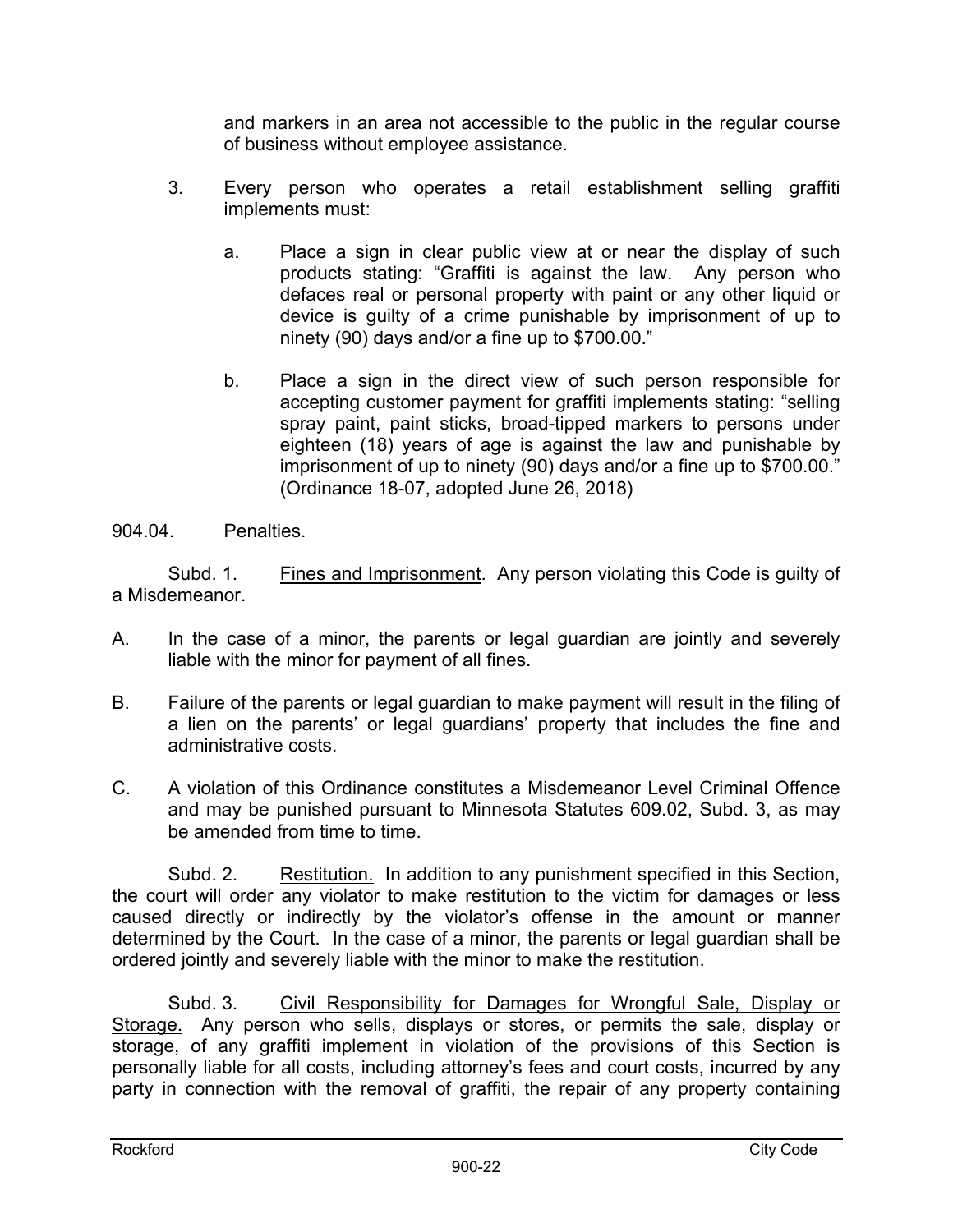graffiti, or such party's prosecution of a civil claim for reimbursement or damages resulting from such graffiti removal or property repair, arising from the use by any person of such wrongfully soil, displayed or stored graffiti implement in violation of the provisions of this Code, provided that such liability shall not exceed \$1,500.00.

Subd. 4. Public Parks. Specific penalties for vandalism and/or graffiti found in any City park shall result in:

- A. Requirement to pay for any and all damages,
- B. Any violation shall be considered a petty misdemeanor or a general misdemeanor subject to a fine of \$300 to \$700, respectively,
- C. Individual(s) shall be required to perform community service, and
- D. Individual(s) shall be banned from all City parks for a period of not less than 1 year. (Ordinance 18-07, adopted June 26, 2018)

## 904.05. Graffiti as Nuisance.

Subd. 1. The existence of graffiti on public or private property in violation of this Section is expressly declared to be a public nuisance and, therefore, is subject to removal and abatement provisions specified in this Section.

Subd. 2. It is the duty of both the owner of the property to which the graffiti has been applied and any person who may be in possession or who has the right to possess such property to, at all times, keep the property clear of graffiti.

904.06. Removal of Graffiti by Perpetrator. Any person applying graffiti on public or private property has the duty to remove the graffiti within 24 hours after notice by the City or private owner of the property involved. Such removal must be done in a manner prescribed by the City Administrator and/or Public Works Supervisor or any additional person as authorized by the City Council. Any person applying graffiti is responsible for the removal or for the payment of the removal. Failure of any person to remove graffiti or pay for the removal shall constitute an additional violation of this Section. Where graffiti is applied by an unemancipated minor, the parents or legal guardian are also responsible for such removal or for the payment for the removal.

904.07. Removal of Graffiti by Property Owner or City. If graffiti is not removed by the perpetrator according to Section 904.06, graffiti shall be removed pursuant to the following provisions:

Subd. 1. Property Owner Responsibility. It is unlawful for any person who is the owner or has the primary responsibility for control of property or for repair or maintenance of property in the City to permit property that is defaced with graffiti to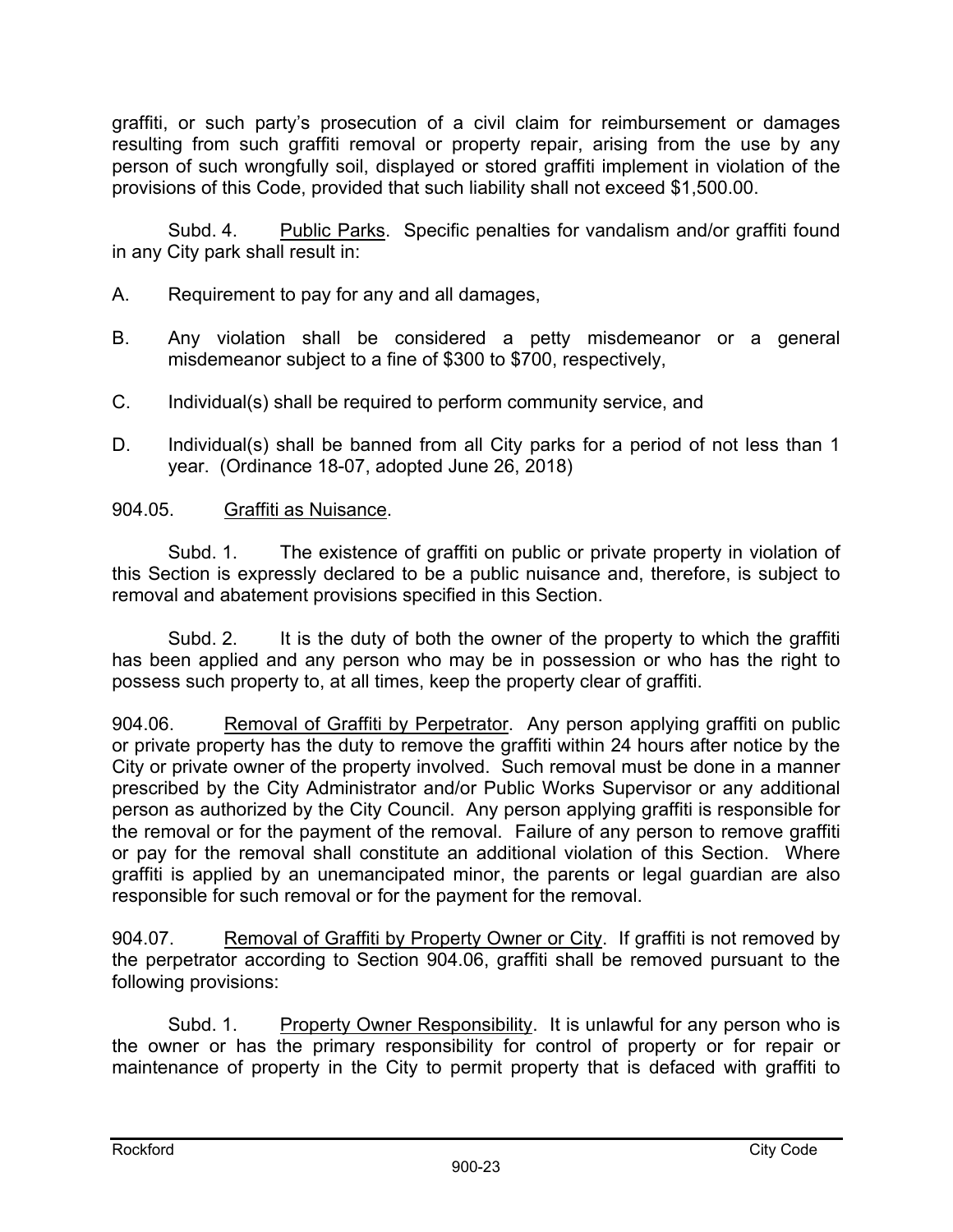remain defaced for a period of 10 days after service by first class mail of notice of the defacement. The notice shall contain the following information:

- A. The street address and legal description of the property sufficient for identification of the property;
- B. A statement that the property is a potential graffiti nuisance property with a concise description of the conditions leading to the finding;
- C. A statement that the graffiti must be removed within 10 days after receipt of the notice and that if the graffiti is not abated within that time, the City will declare the property to be a public nuisance, subject to the abatement procedures in this Section.

Subd. 2. Exceptions to the Property Owner Responsibility. The removal requirements of subdivision 1 above does not apply if the property owner or responsible party can demonstrate that:

- A. The property owner or responsible party lacks the financial ability to remove the defacing graffiti; or
- B. The property owner or responsible party has an active program for the removal of graffiti and has scheduled the removal of the graffiti as part of that program, in which case, it is unlawful to permit such property to remain defaced with graffiti for a period of 15 days after service by First Class Mail of notice of the defacement.

Subd. 3. Right of City to Remove.

- A. Use of Public Funds. Whenever the City becomes aware or is notified and determines that graffiti is located on publicly or privately owned property viewable from a public or quasi=public place, the City is authorized to use public funds for the removal of the graffiti, or for the painting or repairing of the graffiti, but will not authorize or undertake to provide for the painting or repair of any more extensive an area than that where the graffiti is located, unless the City Administrator, or the designee of the City Administrator, determines in writing that a more extensive area is required to be repainted or repaired in order to avoid an aesthetic disfigurement to the neighborhood or community, or unless the property owner or responsible party agrees to pay for the costs of repainting or repairing the more extensive area.
- B. Right of Entry on Private Property. Prior to entering upon private property or property owned by a public entity other than the City for the purpose of graffiti removal, the City must attempt to secure the consent of the property owner or responsible party and a release of the City from liability for property damage or personal injury. If the responsible party fails to remove the offending graffiti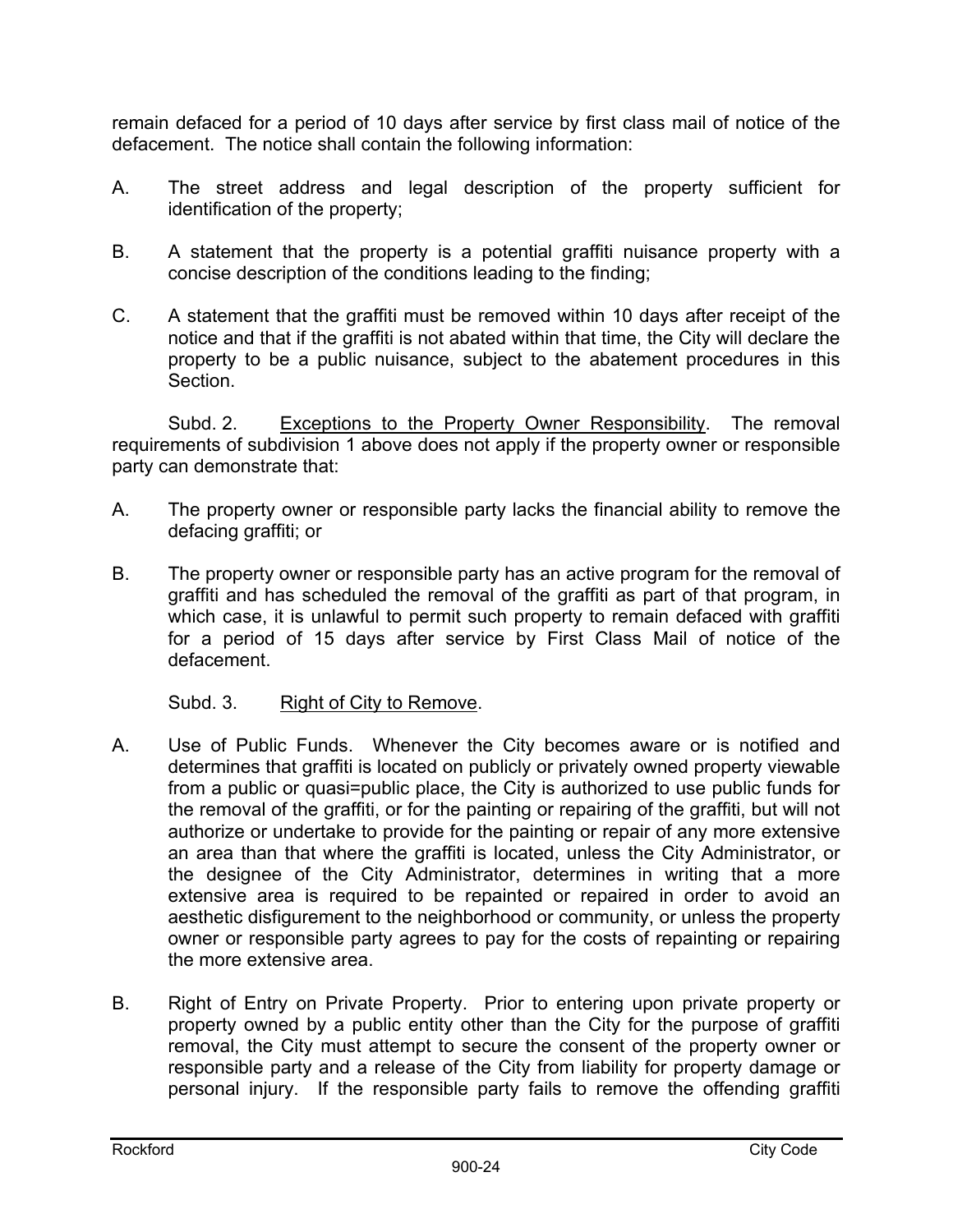within the time specified by this Code, or if the City has requested consent to remove or paint over the offending graffiti and the property owner or responsible party has refused consent for entry on terms acceptable to the City and consistent with the terms of this Section, the City will commence abatement and cost recovery proceedings for the graffiti removal according to the provisions specified below.

- C. Abatement and Cost Recovery Proceedings.
	- 1. Notice of Due Process Hearing. The City Administrator, or the designee of the City Administrator, serving as the Hearing Officer, must provide the property owner of record and the party responsible for the maintenance of the property, if a person different than the owner, not less than 48 hours notice of the City's intent to hold a due process hearing at which the property owner or responsible party is entitled to present evidence and argue that the property does not constitute a public nuisance. Notice must be served in the same manner as a summons in a civil action according to state law. If the owner of record cannot be found after a diligent search, the notice may be served by posting a copy thereof in a conspicuous place upon the property for a period of 10 days and publication thereof in the official newspaper of general circulation published in the area in which the property is located.
	- 2. Determination of Hearing Officer. The determination of the Hearing Officer after the due process hearing is final and not appealable. If, after the due process hearing, regardless of the attendance of the Owner or the responsible party or their respective agents, the Hearing Officer determines that the property contains graffiti viewable from a public or quasi-public place, the Hearing Officer must give written notice in an eradication order that, unless the graffiti is removed within 10 days, the City may enter upon the property, cause the removal, painting over (in such color as that meets with the approval of the Hearing Officer), or such other eradication thereof as the Hearing Officer determines appropriate, and provide the Owner and the responsible party thereafter with an accounting of the cost of the eradication effort on a full cost recovery basis.
	- 3. Eradication Effort. Not sooner than the time specified in the order of the Hearing Officer, the City Administrator, or the designee of the City Administrator, is to implement the eradication order and provide an accounting to the Owner and the responsible party of the costs thereof.
	- 4. Cost Hearing. The Owner or responsible party may require a cost hearing before the Hearing Officer on the eradication accounting, and appropriate due process must be extended to the Owner or responsible party. If following the cost hearing or, if no hearing is requested, after the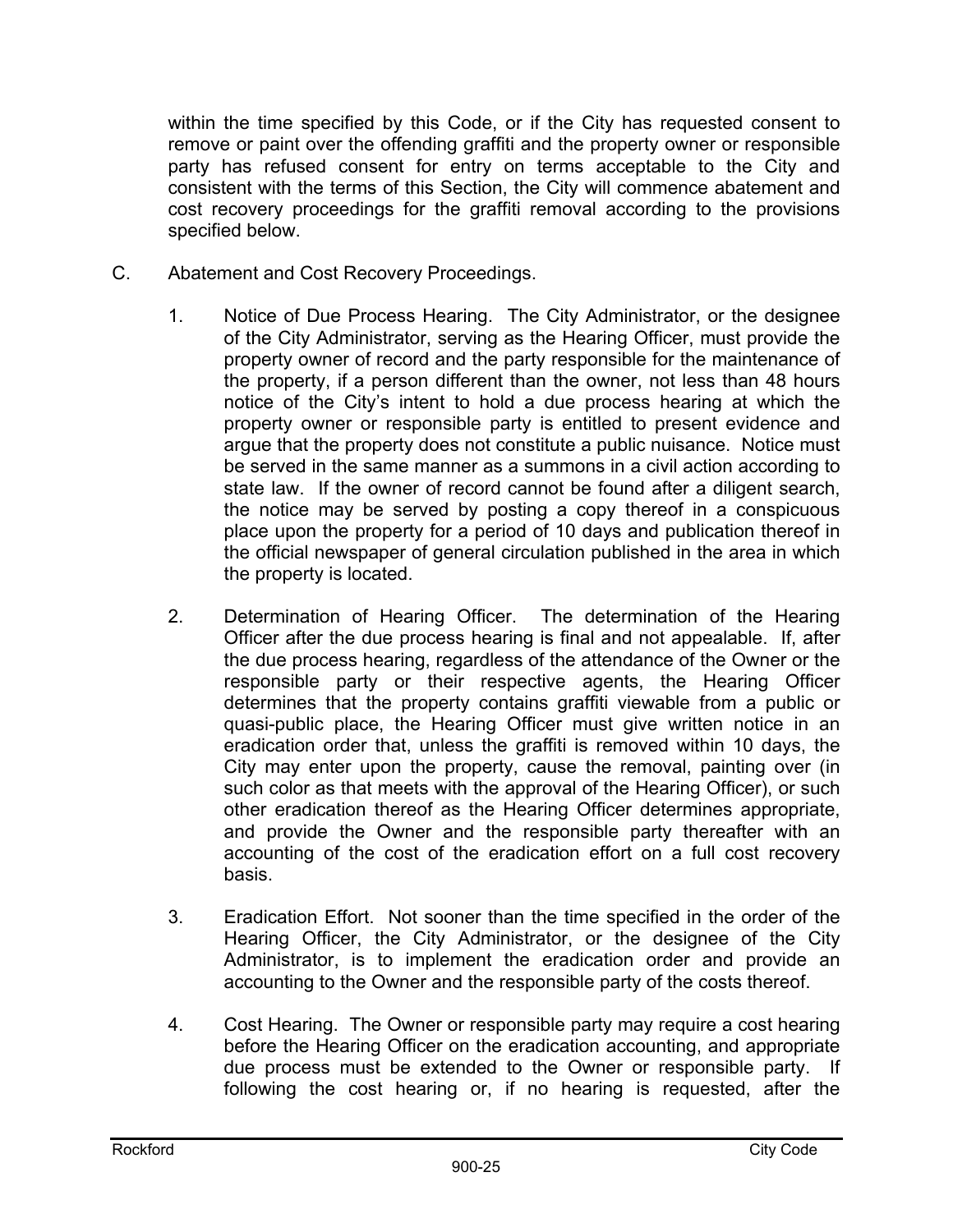implementation of the eradication order, the Hearing Officer determines that all or a portion of the cost are appropriately chargeable to the eradication effort, the total amount set forth in the eradication accounting, or an amount thereof determined as appropriate by the Hearing Officer, is due and payable by the Owner or responsible party within 30 days. Any amount of eradication charges assessed by the Hearing Officer that are less than the total amount set forth in the eradication accounting must be explained by written letter from the Hearing Officer to the City Council.

5. Lien. As to such property where the responsible party is the property owner, if all or any portion of the assessed eradication charges remain unpaid after thirty (30) days, the portion thereof that remains unpaid constitutes a lien on the property that was the subject of the eradication effort. (Ordinance 18-07, adopted June 26, 2018)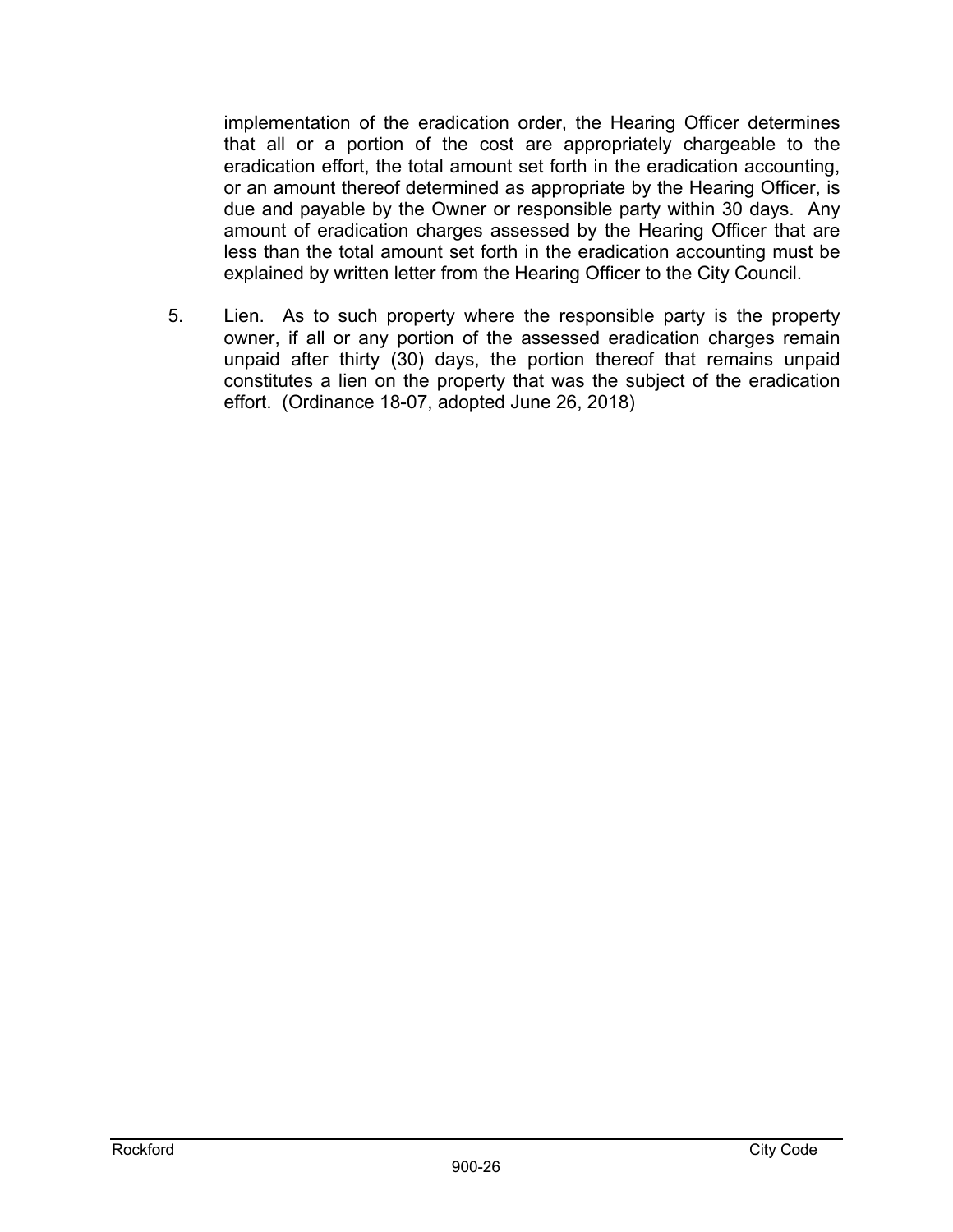### 905. Noise

# 905.01. Public Nuisance Noise Prohibited.

Subd. 1. General. No person shall make, continue, or cause to be made any loud, unnecessary, or unusual noise or any noise which unreasonably annoys, disturbs, injures, or endangers the comfort, repose, health, peace, safety, or welfare of others or precludes their enjoyment of property or affects their property value. This general prohibition is not limited by the specific restrictions of 905.02.

### Subd. 2. Horns, Signaling Devices, etc.

- A. The sounding of any horn or signaling device on any automobile, motorcycle, or other vehicle on any street, public place, or private property within the City except as a present danger warning;
- B. The creation by means of any such horn or signaling device of any unreasonably loud or harsh sound;
- C. The sounding of any such device for an unnecessary and unreasonable period of time;
- D. The use of any signaling device except one operated by hand or electricity;
- E. The use of any horn, whistle, or other device operated by engine exhaust;
- F. The use of any such signaling device when traffic is held up for any reason.

Subd. 3. Radios, Amplifiers, etc. The using, operating, or permitting to be played any radio, musical instrument, phonograph, juke box, amplifier, or other machine or device for the producing, reproducing, or amplifying of sound in such a manner as to disturb the peace, quiet, or comfort of persons residing or working, or peaceably gathered in its vicinity. The operation of said machine or device between the hours of 10:00 P.M. and. 7:00 A.M. shall be prima facie evidence of a violation of this section if done in such manner as to be plainly audible:

- A. Within any building or structure used for residential purposes; or
- B. At a distance of 50 feet from the building, structure, or vehicle in which it is located.

Subd. 4. Loud Speakers, Amplifiers for Advertising. The using, operating, or permitting to be played any radio receiving set, musical instrument, phonograph, loudspeaker, sound amplifier or other machine or device for the producing or reproducing of sound which is cast upon the public streets for the purpose of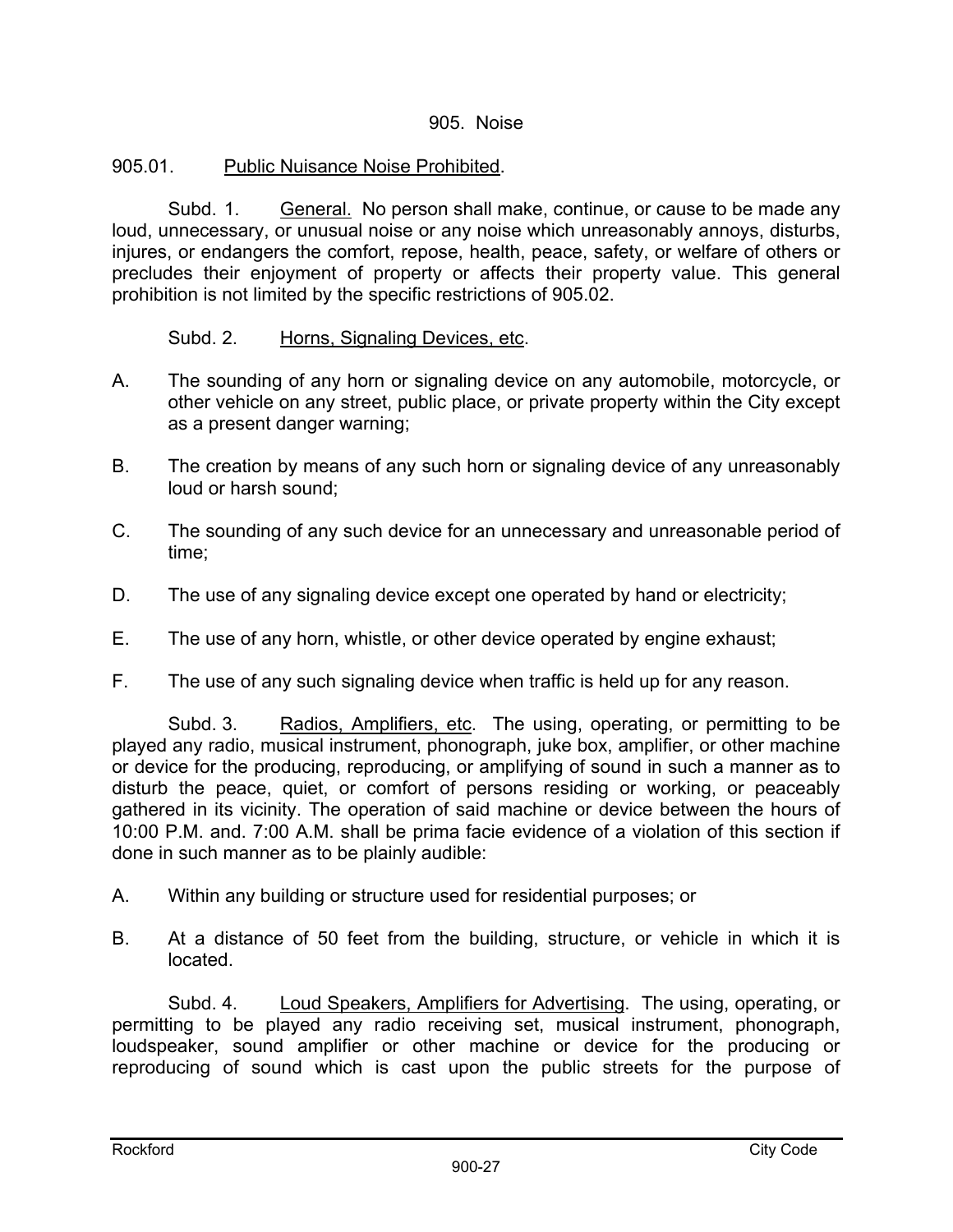commercial advertising or attracting the attention of the public to any building or structure.

 Subd. 5. Yelling, Shouting, etc. Yelling, shouting, hooting, whistling, or singing at any time or place so as to annoy or disturb the quiet, comfort or repose of persons in any office, or in any dwelling, hotel, motel, or other place of residence, or of any persons in the vicinity.

 Subd. 6. Animals, Birds, etc. The keeping of any animal or bird which by causing frequent or long-continued noise shall disturb the comfort or repose of any persons in the vicinity.

 Subd. 7. Whistles or Sirens. The blowing of a locomotive whistle or steam whistle attached to any stationary boiler or in any siren whatsoever except to give notice of the time to begin or stop work or as a warning of fire or danger, or by public emergency vehicles.

 Subd. 8. Exhausts. The discharge into the open air of the exhaust of any vehicle except through a muffler or other device which will effectively prevent loud or explosive noises therefrom and which complies with all applicable state laws and regulations.

 Subd. 9 Defect in Vehicle or Load. The use of any automobile, motorcycle, or vehicle so out of repair, so loaded, or in such manner as to create loud and unnecessary grating, grinding, rattling, or other noise which shall disturb the comfort or repose of any persons in the vicinity.

 Subd. 10. Sound Trucks for Advertising Purposes. The use of sound trucks or any other vehicle equipped with sound-amplifying devices for the purposes of advertising any program, project, or meeting of any public agency, private business, religious organization, civic group, political party, or charitable organization.

 Subd. 11. Loading, Unloading, Opening Boxes. The creation of a loud and excessive noise in connection with loading or unloading any vehicle or the opening and destruction of bales, boxes, crates, and containers.

 Subd. 12. Construction or Repairing of Buildings. The erection (including excavating), demolition, alteration, or repair of any building between the hours of 9:00 P.M. and 7:00 A.M. on Monday thru Saturday and all day Sunday and the following State Legal Holidays: New Years Day, Martin Luther King's Birthday, Presidents Day, Memorial Day, Independence Day, Veterans Day, Labor Day, Thanksgiving Day and Christmas, except where single individuals or families work on single family residences owned by them; for their own occupancy provided that the building inspector may, in cases of emergency, grant permission to repair at any time when he finds that such repair work will not affect the health and safety of the persons in the vicinity.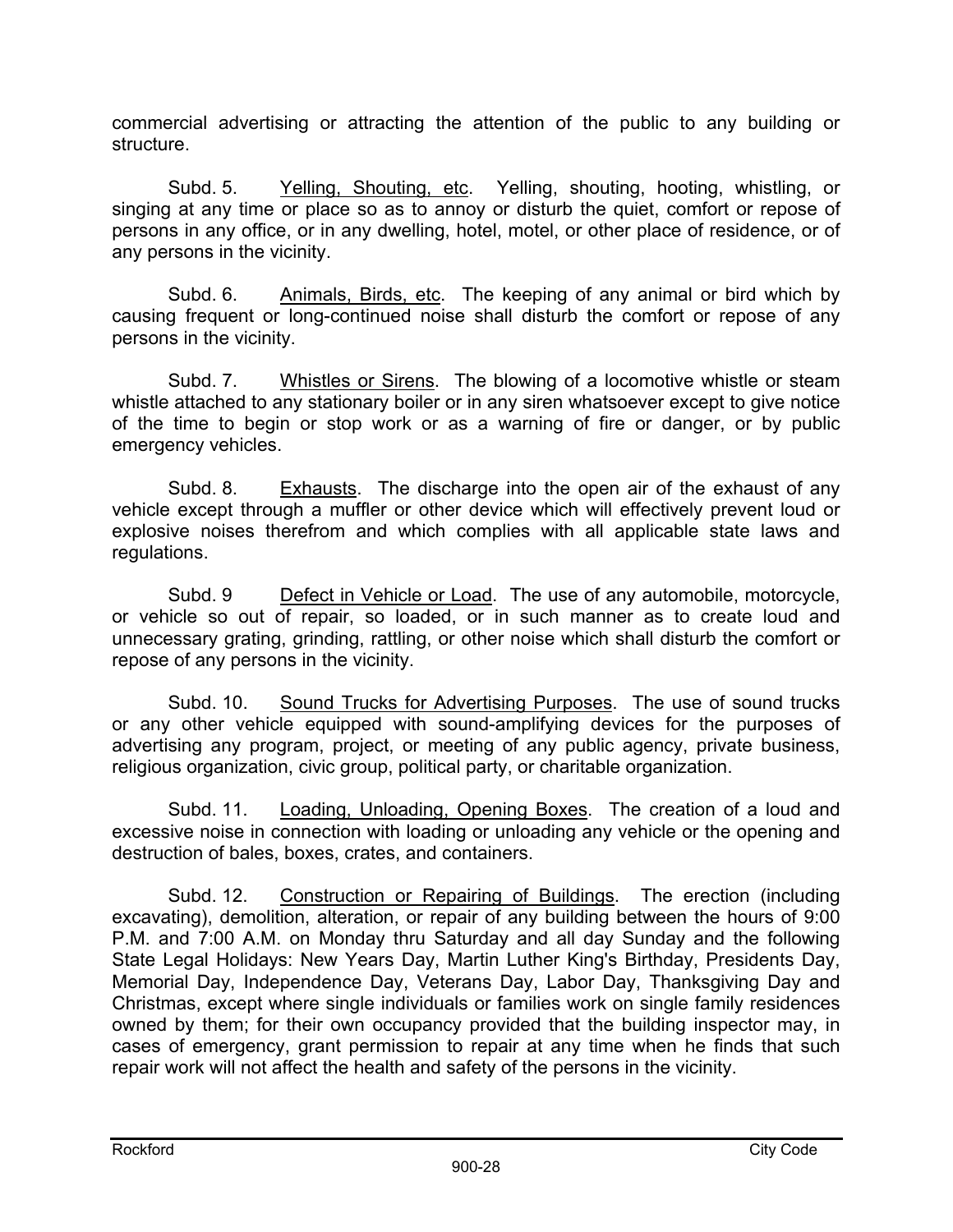Subd. 13. Schools, Courts, Churches, Hospitals. The creation of any excessive noise on any street or private property adjacent to any school, institution of learning, church, court, or hospital while the same are in use which unreasonably interferes with the use thereof provided conspicuous signs are displayed in such streets indicating that the same is a school, hospital or court street.

 Subd. 14. Hawkers, Peddlers. The shouting and crying of peddlers, hawkers, and vendors which disturbs the peace and quiet of the neighborhood.

 Subd. 15. Pile Drivers, Hammers, etc. The operation between the hours of 9:00 P.M. and 7:00 A.M. on Monday thru Saturday and all day Sunday and the following State Legal Holidays: New Years Day, Martin Luther King's Birthday, Presidents Day, Memorial Day, Independence Day, Veterans Day, Labor Day, Thanksgiving Day and Christmas of any pile driver, power shovel, pneumatic hammer, jack hammer, derrick, power or electric hoist, or other appliance the use of which is attended by loud or unusual noise.

 Subd. 16. Blowers. The operation of any noise-creating blower or power fan or any internal combustion engine, the operation of which causes noise due to the explosion of operating gases or fluids, unless the noise from such blower or fan is muffled and such engine is equipped with a muffler device sufficient to deaden such noise.

 Subd. 17. Noise in Residential Areas. No person shall, between the hours of 10:00 P.M. and 7:00 A.M. congregate because of or participate in any party or gathering of people from which noise emanates of a sufficient volume so as to disturb the peace, quiet, or repose of persons residing in any residential area. Noise between the hours of 10:00 P.M. and 7:00 A.M. of such volume as to be plainly audible at a distance of fifty feet from the residential dwelling unit wherein such party or gathering is located shall be prima facie evidence of a violation of this section. No persons shall visit or remain within any residential dwelling unit wherein such party or gathering is taking place except the owner, persons residing in that unit, or persons who have gone there for the sole purpose of abating the disturbance.

905.02. Responsibility. The owner and tenant of any premises on which a violation of Section 905.01 occurs shall make every reasonable effort to see that the violation ceases. Violation of Section 905.01 shall be deemed the act of the custody, or having charge of premises who allows or permits the violation to take place. Violation of Section 905.01 shall also be deemed the act of the non-resident landlord, provided he has received written notice from the City of the violation and has failed to make every reasonable effort to see that the violation ceases.

905.03. Penalties. Violation of this Section is a petty misdemeanor.

905.04. Civil Remedies.